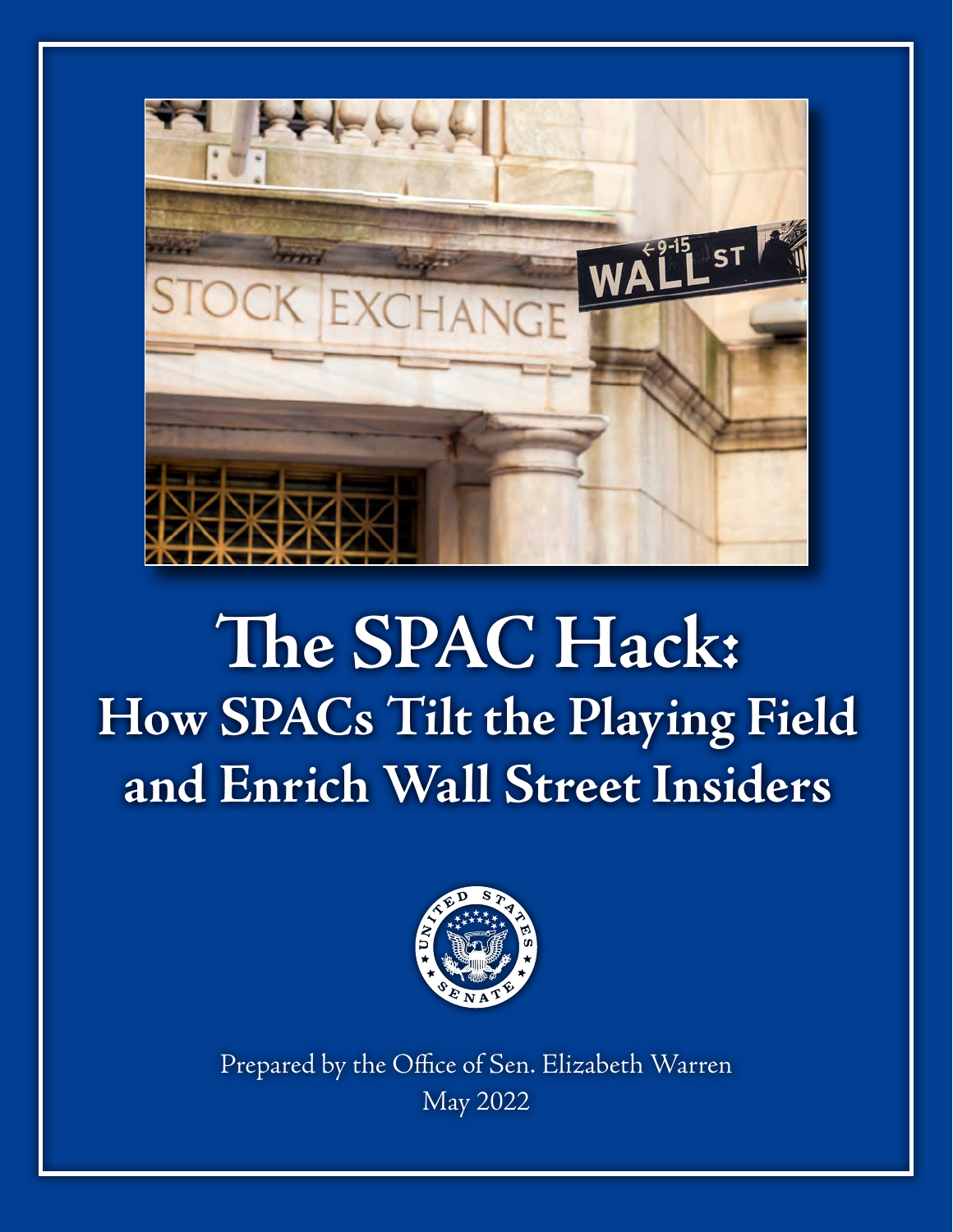# Contents

| 2. High SPAC Fees Increase Costs for Retail Investors  16          |    |
|--------------------------------------------------------------------|----|
| 3. SPACs and Fraud: The SPAC Structure Incentivizes Inflated,      |    |
| 4. Rampant Self-Dealing by SPAC Creators and Sponsors Hurts Retail |    |
|                                                                    | 25 |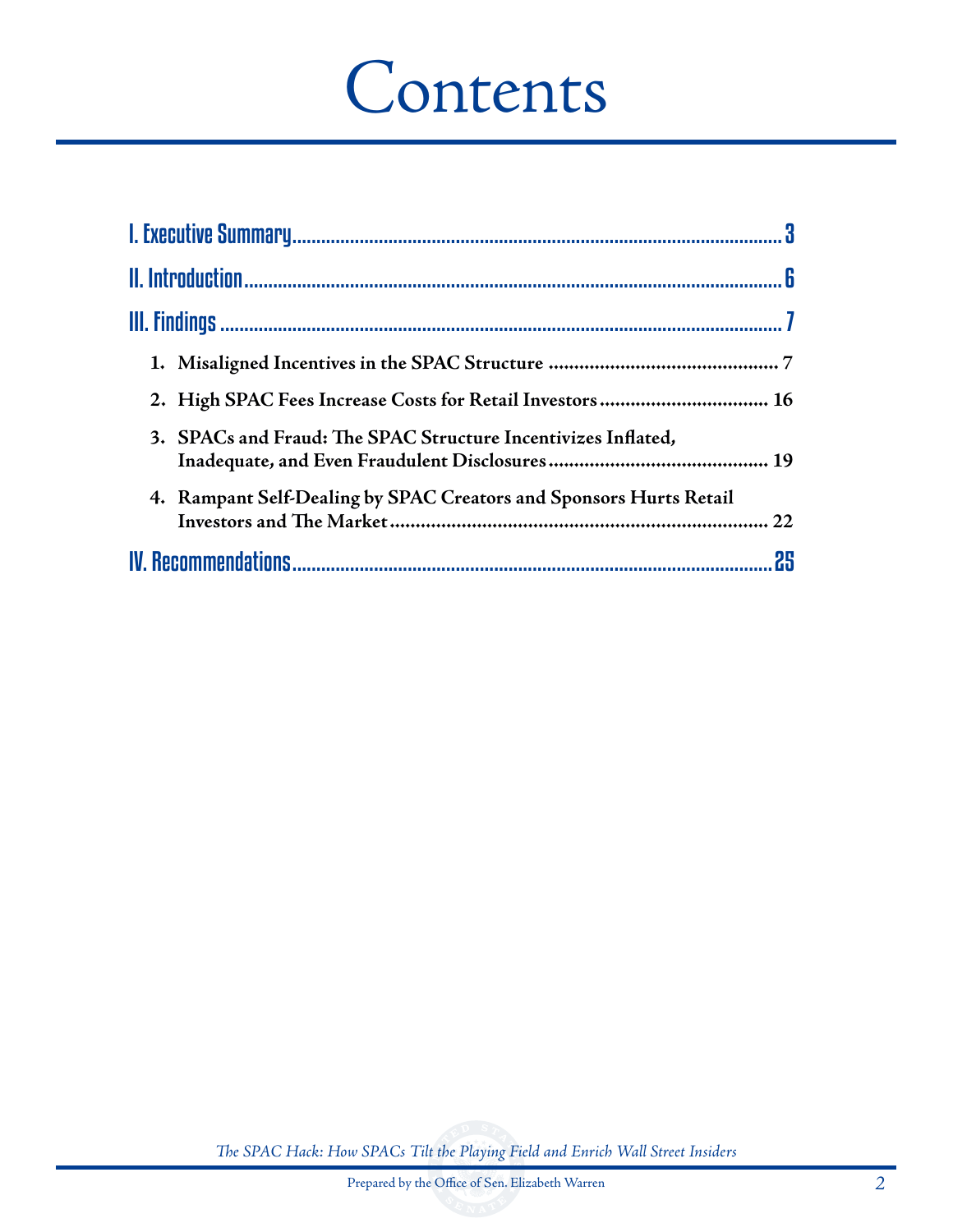# I. Executive Summary

Special Purpose Acquisition Companies, or "SPACs," are publicly traded blank-check companies "that raise money with the sole purpose of buying a company to take it public."**<sup>1</sup>** SPAC sponsors, including high-profile Wall Street bankers, raise capital by completing an Initial Public Offering (IPO) for a shell company, fundraising primarily from institutional investors, and discounting these purchases to raise large sums quickly. SPACs then have a set period, typically two years, to announce an acquisition target and complete a merger with a private company. This time pressure, combined with the almost-guaranteed profits for SPAC sponsors and leadership, has created a proliferation of low-quality deals and poor due diligence, often resulting in huge losses for retail investors.

One key problem with SPACs is that the investors who bankroll them do not necessarily have a stake in the long-term success of the companies they bring public. The misaligned incentives for SPAC sponsors, who are given a "promote," or 20% stake, in the public company following the merger with a private company, gives them an all-but-guaranteed profit, putting retail investors at increased risk and allowing companies with significant weaknesses to bypass the disclosures required of a traditional IPO.

The SPAC process has resulted in poor outcomes for companies taken public and their retail investors, but it has been a boon for Wall Street insiders. In 2021, nearly half of all companies with less than \$10 million of annual revenue that went public through a SPAC "have failed or are expected to fail to meet the 2021 revenue or earnings targets they provided to investors."**<sup>2</sup>** These companies fell short on revenue projections by an average of 53%.**<sup>3</sup>** A study of 47 SPACs that went public between January 2019 and June 2020 found that median returns were a *negative* 14.5% three months after the SPAC's merger, with sixand twelve-month returns continuing to decline.**<sup>4</sup>**

Following reports of rampant self-dealing and

fraud in the SPAC industry, Senator Warren opened an investigation into the structure of these companies and their impact on retail investors. In September 2021, Senators Warren, Brown, Van Hollen, and Smith wrote to six high-profile SPAC creators requesting information about their financial and personal involvement in SPACs,**<sup>5</sup>** consulted with outside experts, and wrote to the Securities and Exchange Commission (SEC) regarding a well-publicized allegation of securities law violations by Digital World Acquisition Corp., the SPAC planning to take ex-President Trump's digital media firm public.**<sup>6</sup>** This report presents the results of Senator Warren's SPAC investigation. It finds that:

**• SPAC Sponsors' Incentives and Outcomes Do Not Align with Retail Investors, Leading to Low-Quality Deals that Harm Investors.** The sponsor's "promote," a 20% share in the public company that sponsors pay a fraction of market value for, almost always guarantees a profit for sponsors, who frequently pay tens of thousands of dollars for nearly hundreds of million in stock. Since SPACs face time pressure to complete a merger – typically, money must be returned to investors and the SPAC must dissolve if a merger is not completed within two years – SPAC sponsors are incentivized to push low-quality deals to ensure they receive their promote. From 2019 to 2021, SPAC sponsors received average returns of 958 percent, even as companies taken public by SPACs consistently underperformed the market and retail investors took losses.

In one example discussed in this report, the SPAC Churchill Capital III brought MultiPlan, Inc. public on October 9, 2020.**<sup>7</sup>** Michael Klein, the SPAC sponsor, received a promote consisting of 27.5 million shares in the new company, worth over \$275 million at IPO, for just \$25,000. Just one year later, on October 9, 2021, shares were worth \$5.05,<sup>8</sup> resulting in a loss for retail investors who bought in at the IPO of almost 50%. However, the shares Mr. Klein purchased for \$25,000 were worth over \$138 million, a

*The SPAC Hack: How SPACs Tilt the Playing Field and Enrich Wall Street Insiders*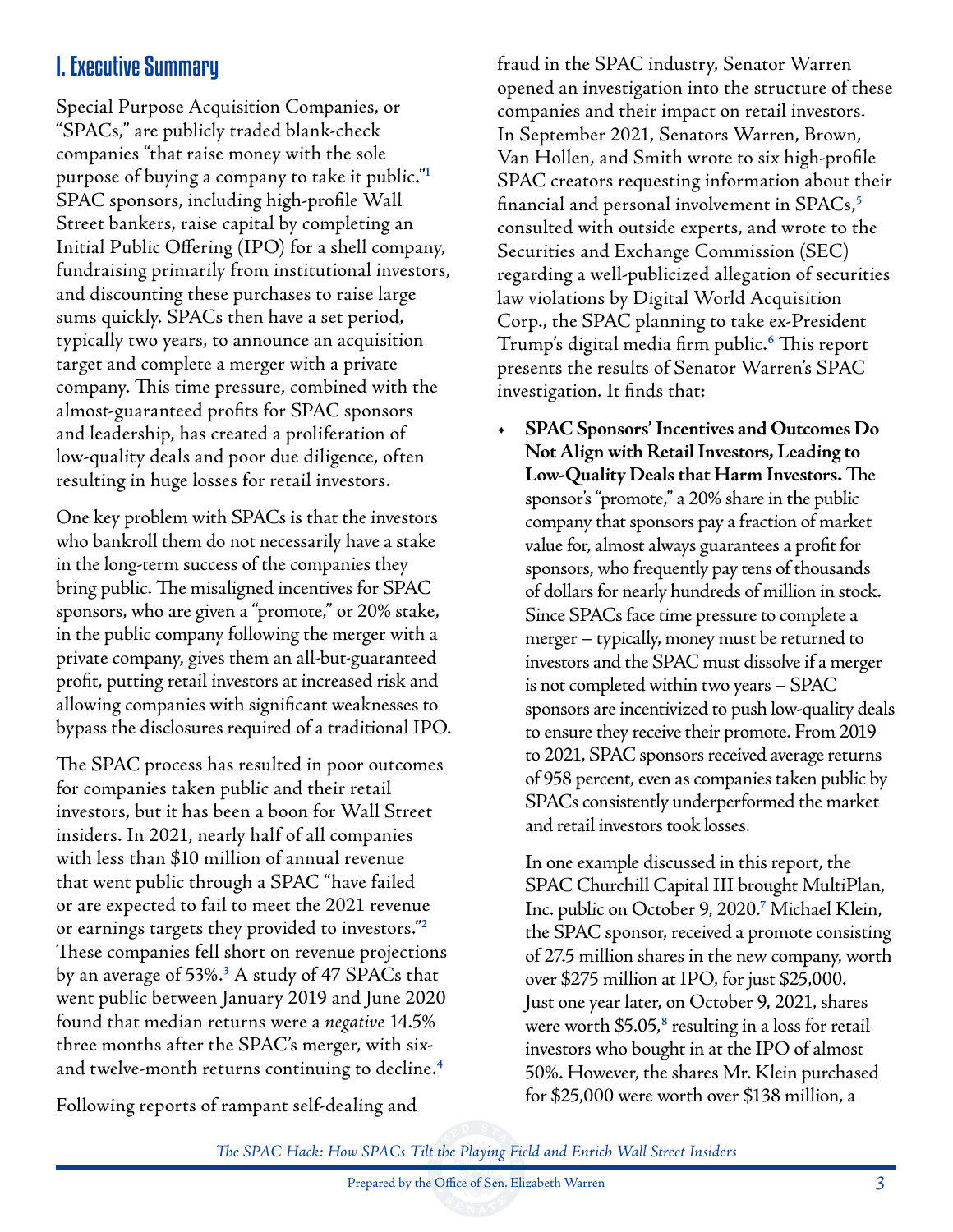#### return of over 5,550 times what he paid**.**

- **• SPAC Shortcuts Give Institutional Investors and Wall Street Insiders Profitmaking Opportunities that Dilute Shares for Retail Investors and Put Underlying Companies at Risk.** The so-called "SPAC mafia" of hedge funds, Wall Street insiders, and large financial institutions are provided with various "shortcuts" throughout the SPAC process that are inaccessible to retail investors. Institutional investors are given early access to information and discounted stock before retail investors can participate on the open market. In addition, these insiders are invited to participate in PIPEs, or private investment in public equity, that widen the information and access gap. PIPEs also provide a discounted rate after the stock has already been on the market, diluting existing stock and practically guaranteeing profits of up to 300% for the financial institutions that participate. Institutional investors are also given redemption rights that act as a "money-back guarantee" and further insulate them from any risk or long-term investment in the public company. These special favors for big investors dilute the value of retail investors' purchases while reducing the capital available to the companies after they are taken public.
- **• Financial Institutions Profit Off SPACs Through Hidden Fees that Outstrip Those of a Traditional IPO.** Financial institutions have benefited from the SPAC boom by charging various hidden fees that outstrip those of a traditional IPO, including an underwriter fee, a PIPE placement agent fee, and a financial advisor fee. According to information provided by major SPAC backer Cantor Fitzgerald, in their role as underwriters, they received fees equal to 5.5-6.0% of the amount raised in the IPO, with a 2.0% underwriting fee at the closing of the IPO. In some cases, the company also received a capital markets advisory fee equal to 3.5% of the amount raised in the IPO and 5.5% of the over-allotment option.

And in its role as a SPAC sponsor, Cantor Fitzgerald paid their financial backers a 3.0% PIPE placement fee and M&A advisory fees consisting of several million in dollars or shares.

- **• SPACs Incentivize Inadequate and Even Fraudulent Disclosures.** Regulatory loopholes, lax requirements, and the misaligned incentives of the decision makers, have created an environment where SPACs are rife with disclosures that border on or cross into outright fraud. In effect, SPACs have created a shortcut for private businesses to go public without the disclosure requirements of a traditional IPO. And because the SPAC sector is oversaturated and sponsors are incentivized to make a deal regardless of quality, there have been multiple cases where companies used inflated information about their financials, their future business, or even their underlying technology.
- **• SPACs Allow for Rampant Self-Dealing at the Expense of Retail Investors and the Health of the Market.** SPAC sponsors take advantage of the flaws in SPAC rules to benefit themselves in multiples steps of the process: paying advisory fees to companies they are associated with, participating in PIPEs and private investment rounds despite their clear insider knowledge, and even choosing their own companies as acquisition targets. For example, Michael Klein, the CEO of SPAC sponsor The Churchill Company, funneled more than \$50 million from Churchill SPACs into consulting and advisory fees for his own company, The Klein Group – and then appointed his own family members and employees as board members of companies his SPACs were taking public.
- **• Further Regulation and Federal Legislation is Needed to Protect Retail Investors and the Market from the Impact of SPACs.** The number of SPACs has drastically increased in the past three years, due in large part to bad actors taking advantage of the regulatory and legislative loopholes. In March 2022, the

*The SPAC Hack: How SPACs Tilt the Playing Field and Enrich Wall Street Insiders*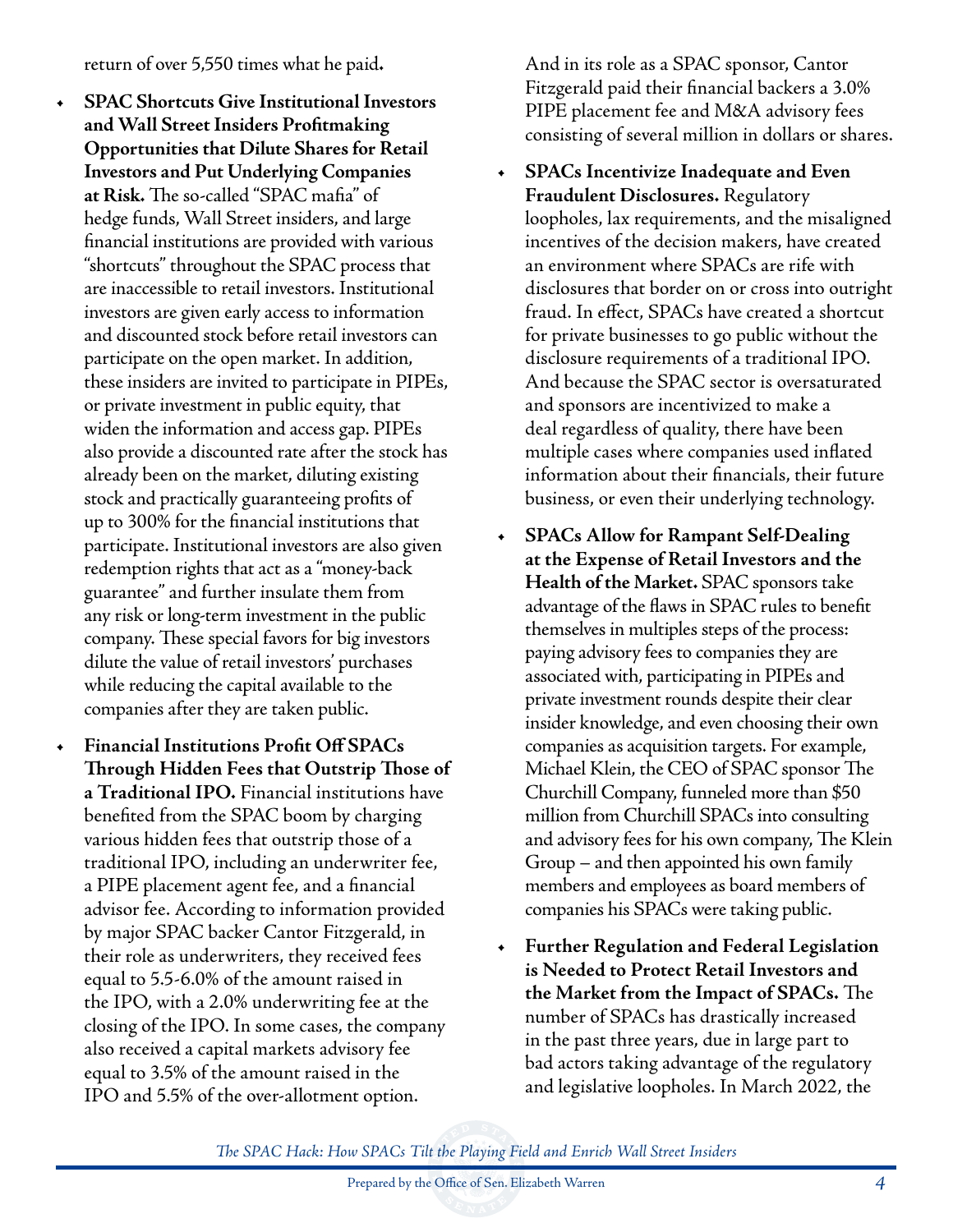Securities and Exchange Commission (SEC) proposed several new rules for SPACs that would increase disclosures and increase liability for SPAC sponsors and target acquisition companies.**<sup>9</sup>** These proposed regulations would, among other fixes, amend the definition of "blank check" companies to prevent SPACs from abusing the safe harbor provision of the Private Securities Litigation Reform Act of 1995, and expand the definition of an underwriter to any party that takes steps to "facilitate a SPAC target IPO or any related financing transaction."**<sup>10</sup>** These steps would bring SPACs closer to the requirements of a traditional IPO, and Congress can act to strengthen the SEC's actions by codifying increased disclosures and the proposed amended definitions into law.

Senator Warren's forthcoming SPAC Accountability Act of 2022 would build on the SEC's proposal by codifying these expanded definitions into law, amending the definition of "blank check" companies in the Private Securities Litigation Reform Act of 1995 and the Securities Act of 1933 and eliminating the reference to "penny stock" in the Securities Act of 1933. Senator Warren's legislation would also expand the definition of underwriter to include any party that facilitates, directly or indirectly, a de-SPAC transaction, increasing Section 11 liabilities for financial institutions, SPAC sponsors and boards, and the target company. The SPAC Accountability Act of 2022 would additionally require the lock-up period for SPAC sponsors to last until the company has projected bringing in revenue in forward-looking statements, preventing SPAC sponsors from cashing out on their promote before the merged company can produce any of the projected profits. Finally, this legislation would vastly increase the disclosures required for a de-SPAC transaction, giving investors more information about the financing, target companies, and potential conflicts of interest, evening the playing field for retail investors.

# II. Introduction

Special Purpose Acquisition Companies, or "SPACs," are publicly traded blank-check companies "that raise money with the sole purpose of buying a company to take it public."**<sup>11</sup>** SPAC sponsors – which include Wall Street bankers, hedge funds, and other financial institutions – raise capital by completing an Initial Public Offering (IPO) for a shell company, fundraising primarily from institutional investors and discounting these purchases to raise large sums quickly. SPACs then have a set period, typically two years, to announce an acquisition target and complete a merger with a private company. This time pressure, combined with the inherent benefits for SPAC sponsors and SPAC leadership, has led to a proliferation of low-quality deals and poor due diligence, often resulting in huge losses for retail investors.

SPACs have drawn many comparisons to the blankcheck companies of the 1980s, the "blind pools" that were best known as vehicles for "pump-anddump" schemes.**<sup>12</sup>** However, modern-day SPACs are significantly larger and, by using loopholes in securities law, are able to avoid the strict regulations of both penny stocks and traditional IPOs.**<sup>13</sup>** The SPAC market has grown exponentially in its current form, creating what some observers have called a SPAC "frenzy."**<sup>14</sup>** In 2019, 59 SPACs raised more than \$13 billion. By 2020, 248 SPACs raised more than \$83 billion.**<sup>15</sup>** In 2021, there were 613 SPAC listings raising a total of \$145 billion, an increase of 91% over 2020.**<sup>16</sup>**

As SPACs rose in popularity, they were touted as a way for retail investors, typically shut out of high-profile deals and IPOs, to invest in companies in "buzzy sectors" that "almost always go up."**<sup>17</sup>** In 2021, Bank of America reported that retail investors accounted for 40% of SPAC trading on its platform, compared with 21% of S&P 500 stocks and Russell 2000 stocks.**<sup>18</sup>**

SPACs also gave retail investors opportunities to invest in high-profile names, including celebrities in both the financial sector and pop culture. One

*The SPAC Hack: How SPACs Tilt the Playing Field and Enrich Wall Street Insiders*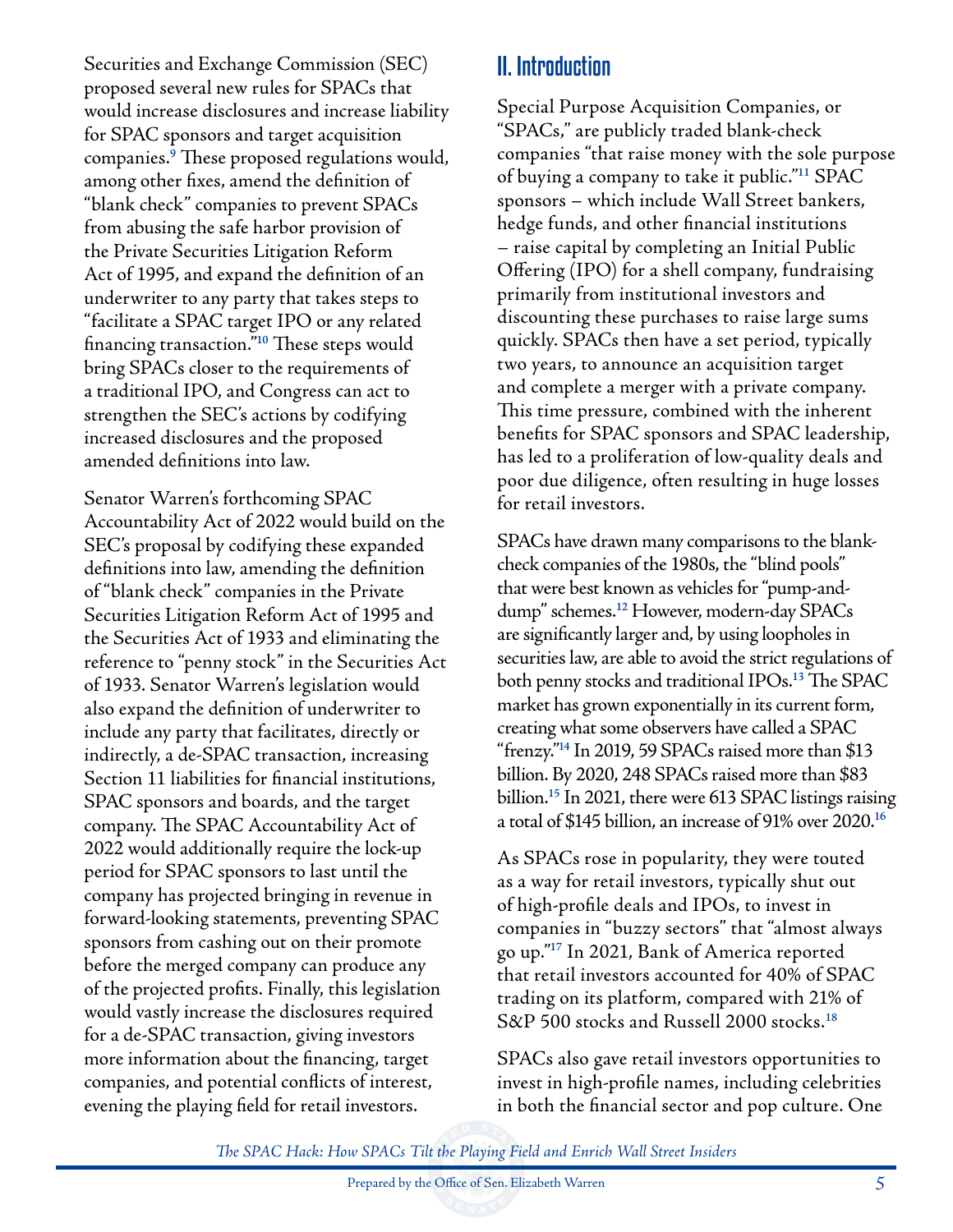retail investor described the "frenzy" to join a SPAC led by prominent Wall Street backer Bill Ackman, with another claiming there was a "mob mentality" to invest in it.**<sup>19</sup>** But these high-profile names can obscure the risks of investing in their companies. In 2021, the SEC issued a warning to retail investors on the dangers of "Celebrity Involvement with SPACs."**<sup>20</sup>**

The dangers for retail investors – and the profitmaking opportunities for SPAC sponsors – are built into the SPAC structure. Retail investors are routinely shut out of the most profitable opportunities during the SPAC process, including participation in PIPEs (private investment in a public equity), and face dilution of their stock from the sponsor's "promote."

Multiple studies found that institutional investors and SPAC sponsors received a disproportionate share of the profit from a SPAC merger while retail investors suffered. A 2020 study found that from 2019 to 2021, SPAC sponsors saw average returns of 958%, even as companies taken public by SPACs consistently underperformed the market.**<sup>21</sup>** A Renaissance Capital study found a median loss of 29% between 2015 and September 2020 for companies that went public through a SPAC's shares post-merger, while an analysis from the Financial Times found that the majority of SPAC companies traded below their initial IPO price of \$10 a share.**<sup>22</sup>**

In September 2021, Senators Warren, Brown, Smith, and Van Hollen sent letters to six highprofile SPAC creators: Michael Klein of M. Klein Associates Inc., David Hamamoto of DiamondHead Holdings Corp., Stephen Girsky of VectoIQ, LLC., Tilman Fertitta of Fertitta Entertainment, Inc., Chamath Palihapitiya of Social+Capital Partnership, LLC., and Howard Lutnick of Cantor Fitzgerald.**<sup>23</sup>** These letters highlighted reports of rampant self-dealing and fraud in many of these SPACs. In response, six high-profile SPAC creators provided financial and logistical information on SPAC creation, bolstering Senator Warren's research into SPAC

structures and incentives.

In November 2021, in response to a report that Digital World Acquisition Corp., the SPAC partnering with former President Donald Trump's new media venture had violated securities law,**<sup>24</sup>** Senator Warren sent a letter to Securities & Exchange Commission (SEC) Chair Gary Gensler.**<sup>25</sup>** Chair Gensler acknowledged many of the structural issues of SPACs in his response, writing that he shared the concern "about the potential for wrongdoing by bad actors in connection with SPAC transactions," and was taking steps to protect investors from misaligned incentives in the industry.

Using the information provided by SPAC creators, the SEC, and public disclosures, this investigation finds that the structure of SPACs routinely rewards serial SPAC creators and Wall Street backers while leaving retail investors at risk from SPACs' convoluted structure and incentives for dilution, fraud, and abuse.

# III. Findings

## **1. Misaligned Incentives in the SPAC Structure**

SPAC business models include myriad ways for SPAC sponsors and institutional investors to profit even when the initial SPAC investment goes bad. These misaligned incentives are a feature rather than a bug of SPACs, rewarding serial SPAC creators and the giant financial institutions that bankroll them even if the companies they take public flail.**<sup>26</sup>**

#### a. **The SPAC Promote: SPAC Creators Are Guaranteed Profits Even When Mergers Are Not Profitable for Investors**

When a SPAC sponsor consummates a public offering, they receive a reward, known as the "promote," which is "often around 20% of the shares [in the company] that the SPAC bought." **<sup>27</sup>** This promote is essentially a guaranteed profit for the SPAC creator, regardless of whether retail investors make money or lose money and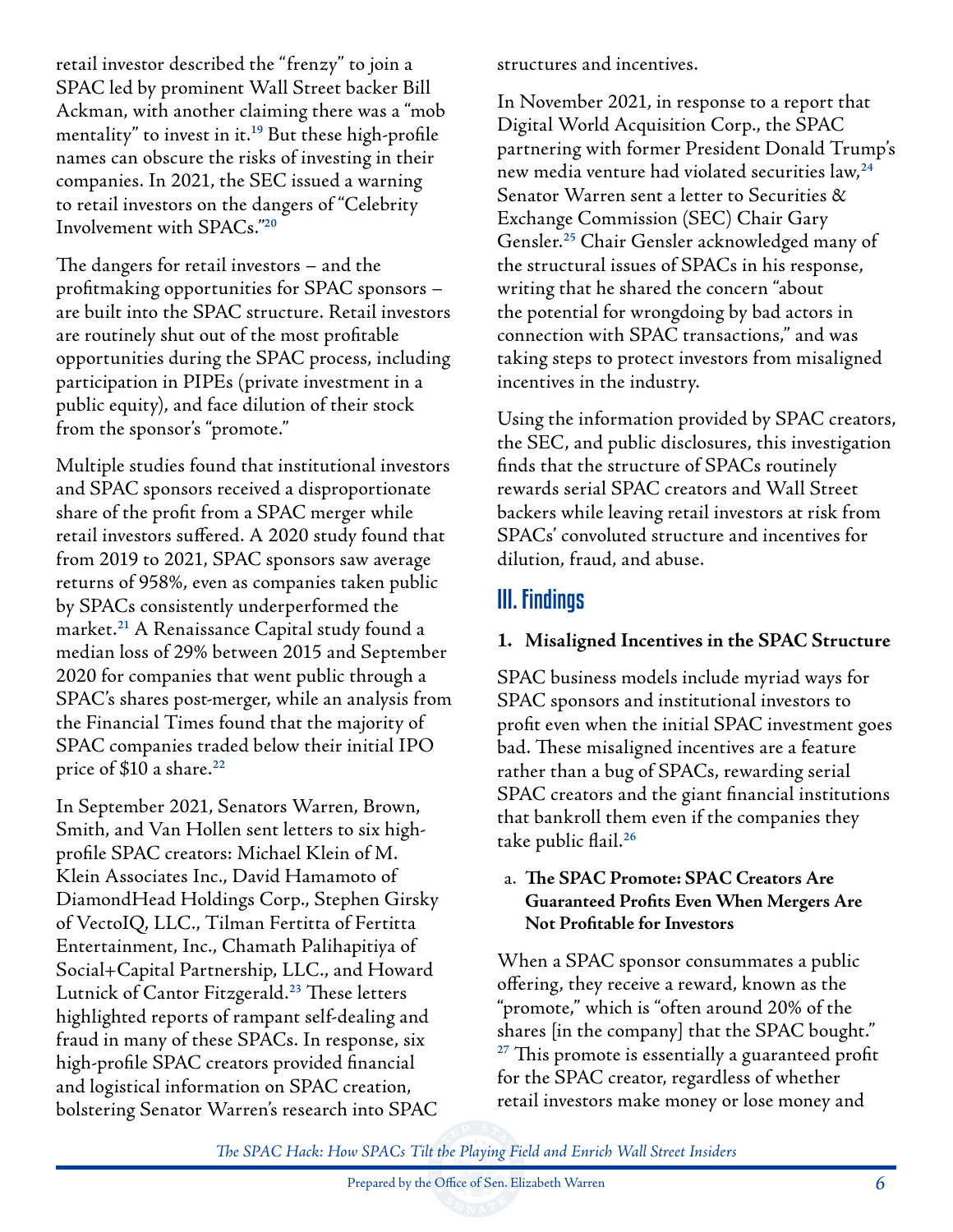regardless of how the new public company fares in the long run.

Sponsors pay a fraction of market value for these promotes, which are often made up of millions of Class A or B shares or warrants that can later be redeemed on the open market when the value of the SPAC has increased. The promote enriches SPAC sponsors but harms retail investors by flooding the SPAC's market value with stocks and warrants, diluting the remaining stock.**<sup>28</sup>**

These promotes can constitute millions of dollars in profits for the SPAC sponsor, regardless of the ultimate outcome of the investment. In response to the September 2021 letter, SPAC creator Chamath Palihapitiya disclosed pre-merger acquisitions of up to 17 million Class B shares for ten of the SPACs created by his company, Social Capital (Table 1). These acquisitions would have cost institutional investors between \$34 million and \$150 million, but they cost him between \$13,678 and \$20,836.

Mr. Palihapitiya paid fractions of a penny for shares in the companies that were worth \$10 at their IPO – meaning that even if these companies soon lost 99% of their value, he still would have earned an extraordinary return.

For example, one of Mr. Palihapitiya's SPACs, Social Capital Hedosophia Holdings Corp. III., brought Clover Health Investments Corp. public on January 8, 2021.**<sup>29</sup>** As a reward, Mr. Palihapitiya received a promote of 16.9 million Class B shares, at a cost of \$20,386. When Clover Health went public, the IPO price was \$10 per share**<sup>30</sup>** – meaning that Mr. Palihapitiya's investment was worth \$169 million. A year later, stock in the company was just worth \$3.16**<sup>31</sup>** – meaning that retail investors who bought in at the IPO lost over 65% of their value while Mr. Palihapitiya's \$20,386 investment was still worth over \$53 million, a return of over 2,600 times what he paid.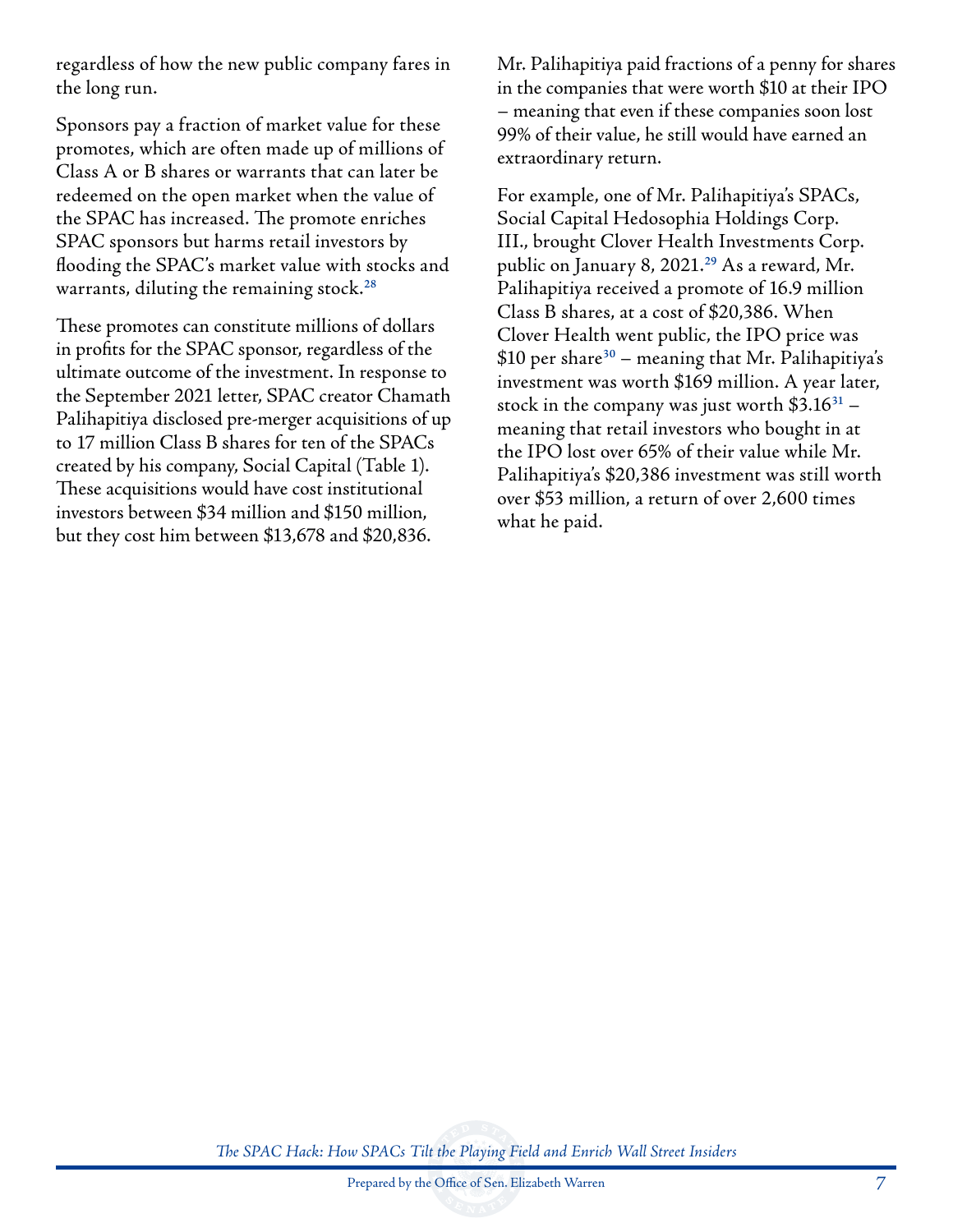| Table 1: Value of "Promote" for Chamath Palihapitiya in Various SPACs |                                        |                         |               |                                       |                                                                        |
|-----------------------------------------------------------------------|----------------------------------------|-------------------------|---------------|---------------------------------------|------------------------------------------------------------------------|
| <b>SPAC</b>                                                           | Acquisition<br>Target                  | Ownership               | Dollar Amount | Number/type of<br>securities          | Value of Equivalent<br><b>Shares for Retail</b><br>Investors at I.P.O. |
| Social Capital Hedosophia<br>Holdings Corp.                           | Virgin Galactic<br>Holdings, Inc.      | <b>SC</b> Funds         | \$16,667      | 10,500,000 Class B<br>ordinary shares | \$105,000,00032                                                        |
| Social Capital Hedosophia<br>Holdings Corp. II                        | Opendoor<br>Technologies, Inc.         | Chamath<br>Palihapitiya | \$15,110      | 6.280.313 Class B<br>ordinary shares  | \$62,803,13033                                                         |
| Social Capital<br>Hedosophia Holdings<br>Corp. III                    | Clover Health<br>Investments.<br>Corp. | Chamath<br>Palihapitiya | \$20,386      | 16,912,500 Class B<br>ordinary shares | \$169,125,00034                                                        |
| Social Capital<br>Hedosophia Holdings<br>Corp. IV                     | N/A                                    | Chamath<br>Palihapitiya | \$18,429      | 8,550,000 Class B<br>ordinary shares  | \$85,500,00035                                                         |
| Social Capital<br>Hedosophia Holdings<br>Corp. V                      | SoFi<br>Technologies, Inc.             | Chamath<br>Palihapitiya | \$18,650      | 14,943,750 Class B<br>ordinary shares | \$149,437,50036                                                        |
| Social Capital<br>Hedosophia Holdings<br>Corp. VI                     | N/A                                    | Chamath<br>Palihapitiya | \$14.831      | 17,055,703 Class B<br>ordinary Shares | \$170,557,03037                                                        |
| Social Capital Suvretta<br>Holdings Corp. I                           | N/A                                    | Chamath<br>Palihapitiya | \$13,678      | 3.437.500 Class B<br>ordinary shares  | \$34,375,00038                                                         |
| Social Capital Suvretta<br>Holdings Corp. II                          | N/A                                    | Chamath<br>Palihapitiya | \$13,678      | 3,437,500 Class B<br>ordinary shares  | \$34,375,000 <sup>39</sup>                                             |
| Social Capital Suvretta<br>Holdings Corp. III                         | N/A                                    | Chamath<br>Palihapitiya | \$13,678      | 3,437,500 Class B<br>ordinary shares  | \$34,375,00040                                                         |
| Social Capital Suvretta<br>Holdings Corp. IV                          | N/A                                    | Chamath<br>Palihapitiya | \$13,678      | 3,437,500 Class B<br>ordinary shares  | \$34,375,00041                                                         |

Similarly, Howard Lutnick's Cantor Fitzgerald disclosed promotes of over 5 million Class B shares in each of the seven SPACs it sponsored for just \$25,000 each (Table 2), and serial SPAC creator Michael Klein's Churchill Capital disclosed promotes ranging from 17 million to 51 million shares for \$25,000 (Table 3). Equivalent shares bought by retail investors at the SPAC's I.P.O. would range from \$57 million to \$517 million.

For example, Mr. Klein's SPAC Churchill Capital III brought MultiPlan, Inc. public on October 9, 2020.**<sup>42</sup>** Mr. Klein's promote consisted of 27,500,000 shares for just \$25,000. When MultiPlan went public, shares at the IPO cost \$10**<sup>43</sup>** – meaning Mr. Klein's investment was worth \$275,500,000. Just one year later, on October 9, 2021, shares were worth \$5.05, resulting in a

nearly 50% loss for retail investors who bought in at the IPO. However, the promote Mr. Klein purchased for \$25,000 were worth over \$138 million, a return of over 5,550 times what he paid.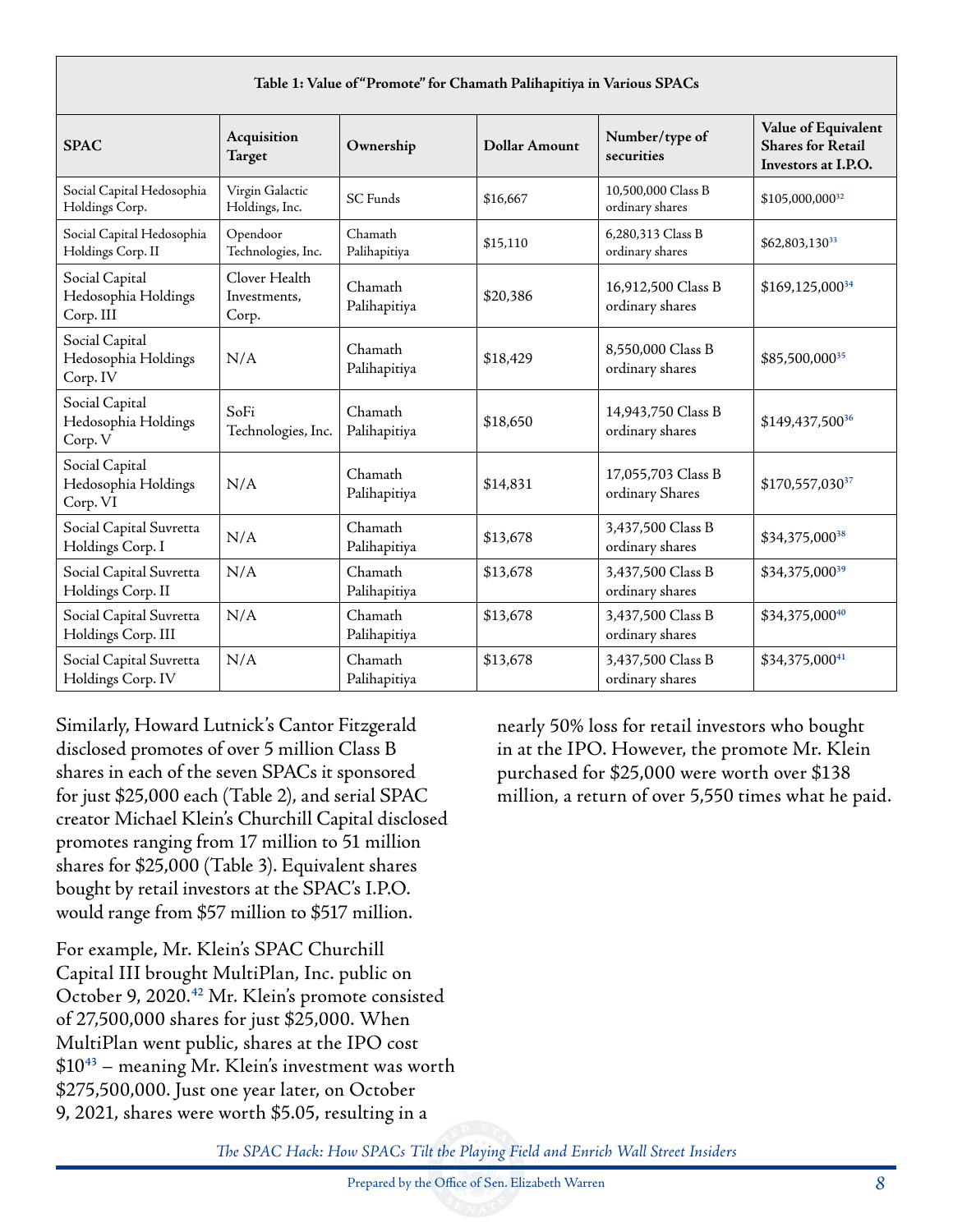| Table 2: Value of "Promote" for Howard Lutnick's Cantor Fitzgerald in Various SPACs |                               |                                       |                  |                              |                                                                        |
|-------------------------------------------------------------------------------------|-------------------------------|---------------------------------------|------------------|------------------------------|------------------------------------------------------------------------|
| <b>SPAC</b>                                                                         | Acquisition<br>Target         | Ownership                             | Dollar<br>Amount | Number/type of<br>securities | Value of Equivalent<br><b>Shares for Retail</b><br>Investors at I.P.O. |
| CF Finance Acquisition<br>Corp.                                                     | <b>GCM</b><br>Grosvenor, Inc. | CF Finance Holdings,<br>LLC           | \$25,000         | 7,054,603 Class B<br>shares  | $$70,546,030^{44}$                                                     |
| CF Finance Acquisition<br>Corp. II                                                  | View. Inc.                    | CF Finance Holdings II,<br><b>LLC</b> | \$25,000         | 12,470,000 Class B<br>shares | \$124,700,00045                                                        |
| CF Finance Acquisition<br>Corp. III                                                 | AEye, Inc.                    | CF Finance Holdings III,<br>LLC.      | \$25,000         | 5,710,000 Class B<br>shares  | \$57,100,00046                                                         |
| CF Finance Acquisition<br>Corp. IV                                                  | N/A                           | CFAC Holdings IV, LLC                 | \$25,000         | 12,466,250 Class B<br>shares | $$124,662,500^{47}$                                                    |
| CF Finance Acquisition<br>Corp. V                                                   | Satellogic Inc.               | CFAC Holdings V, LLC                  | \$25,000         | 6,230,000 Class B<br>shares  | $$62,300,000^{48}$$                                                    |
| CF Finance Acquisition<br>Corp VI                                                   | N/A                           | CFAC Holdings VI, LLC                 | \$25,000         | 7,480,000 Class B<br>shares  | $$74,800,000^{49}$                                                     |
| CF Finance Acquisition<br>Corp VIII                                                 | N/A                           | CFAC Holdings VIII,<br>LLC            | \$25,000         | 6,228,000 Class B<br>shares  | $$62,280,000^{50}$                                                     |

| Table 3: Value of "Promote" for Michael Klein in Various SPACs |                          |               |                      |                              |                                                              |
|----------------------------------------------------------------|--------------------------|---------------|----------------------|------------------------------|--------------------------------------------------------------|
| <b>SPAC</b>                                                    | Acquisition<br>Target    | Ownership     | <b>Dollar Amount</b> | Number/type of<br>securities | Value of Equivalent Shares<br>for Retail Investors at I.P.O. |
| Churchill Capital Corp                                         | Clarivate plc            | Michael Klein | \$25,000             | 17,250,000                   | $$172,500,000^{51}$                                          |
| Churchill Capital Corp II                                      | Skillsoft Corp.          | Michael Klein | \$25,000             | 17,250,000                   | $$172,500,000^{52}$                                          |
| Churchill Capital Corp III                                     | MultiPlan<br>Corporation | Michael Klein | \$25,000             | 27,500,000                   | \$275,000,000 <sup>53</sup>                                  |
| Churchill Capital Corp IV                                      | Lucid Group,<br>lnc.     | Michael Klein | \$25,000             | 51,750,000                   | \$517,500,000 <sup>54</sup>                                  |

These promotes mean that the sponsors "have no unique interest in a SPAC, because they have the option to redeem their investments, plus interest, for a modest but predictable return almost no matter what happens with the acquisition."**<sup>55</sup>** As long as SPACs find an acquisition target within the time specified, typically two years, the SPACs' success or failure is marginal to the sponsors' profit. This skewed system incentivizes sponsors to push merger agreements with weak or even fraudulent companies, regardless of their longterm viability.

In a widely-publicized failed SPAC merger, Tilman Fertitta entered into a merger agreement

with FAST Acquisition Corp. to take his casino and restaurant company, Fertitta Entertainment Inc., public for a \$6.6 billion valuation in February 2021.**<sup>56</sup>** In December, Fertitta's business agreed to pay \$33 million to terminate the SPAC agreement,**<sup>57</sup>** and by January 2022, Fertitta was in talks to receive \$250 million from his company.**<sup>58</sup>** Mr. Fertitta has sponsored four SPACs himself, raking in benefits even as mergers and companies fail. In one instance, Mr. Fertitta's SPAC Landcadia Holdings merged with the food delivery platform Waitr, which lost 96% of its market value in just one year after going public.**<sup>59</sup>**

However, despite the legal troubles of Waitr and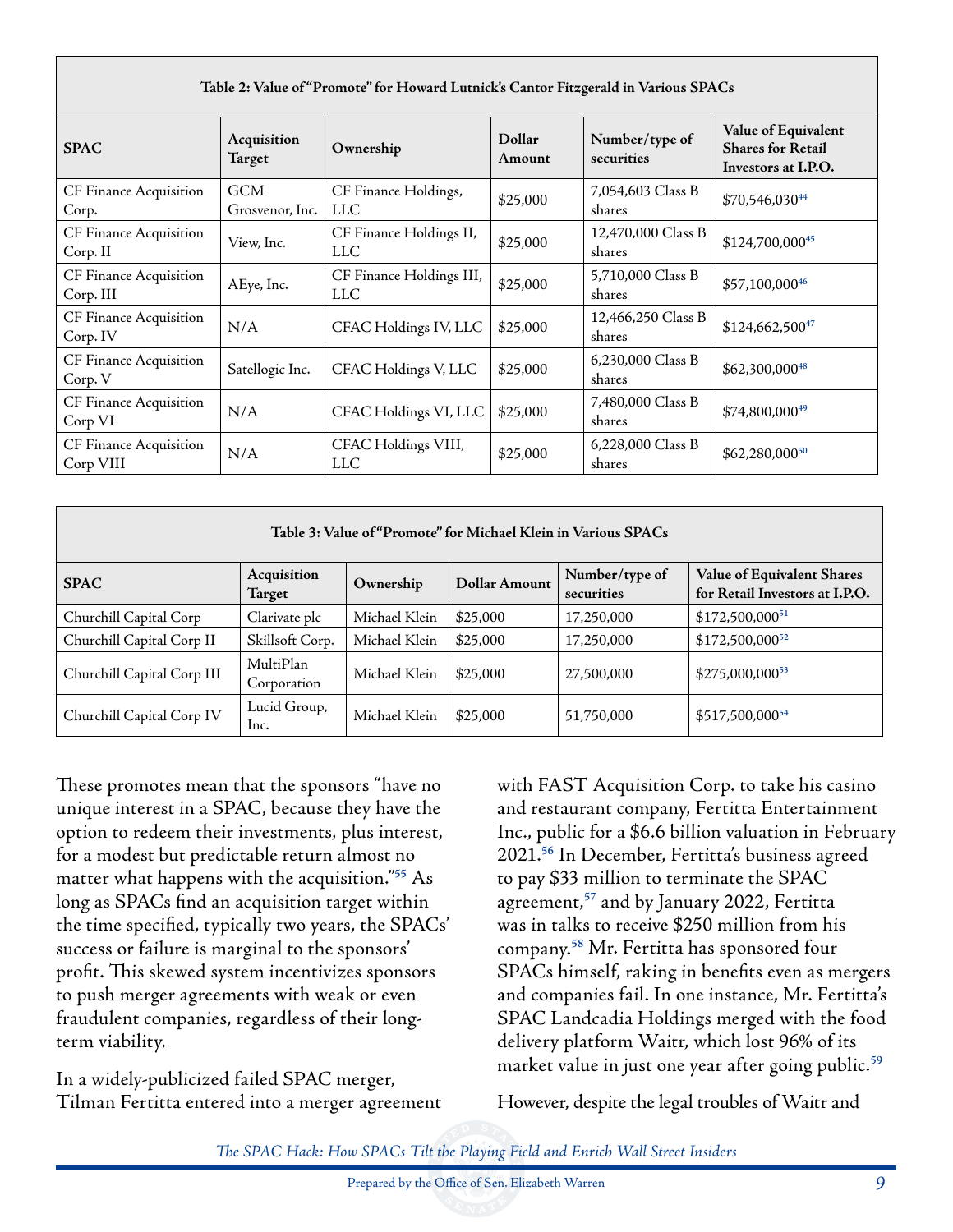the decline of the company following the SPAC, Landcadia Holdings Inc.'s sponsors stood to profit enormously. According to information provided by Mr. Fertitta, his compensation included the purchase of 3,125,000 shares of Class F common stock in the company for just \$10,000, as well as a purchase of 7,000,000 warrants for an aggregate purchase price of \$3,500,000 at the closing of the SPAC's IPO. Even with the extreme decline of Waitr's stock prices, Mr. Fertitta was practically guaranteed a profit given the low price paid for the sponsor's promote. Even as Waitr faces delisting from the Nasdaq due to its low stock price below \$1, the promote Mr. Fertitta paid \$10,000 for would still be worth over \$1.5 million as of March 1, 2022.**<sup>60</sup>**

## b. **Warrants, PIPEs, and Early Investments Sweeten the Deal for Insiders, While Leaving Retail Investors in the Cold**

The structure of SPACs gives hedge funds, Wall Street insiders, and large financial institutions opportunities to take a cut of the company at various points along the SPACs "circuitous route" to taking the company public.**<sup>61</sup>** Law Professor Michael Klausner described SPACs as "a pile of money that the banks can't resist" due to the low risk involved in investing in SPACs and the fees incurred at nearly every step of the SPAC process.**<sup>62</sup>** Banks and other institutional investors, including the SPAC founders themselves, participate in "private investment in public equity," or PIPEs, which further widens the information and access divide.

## *i. Redemption Rights*

The process of bringing a SPAC to market inherently favors institutional investors and financial institutions – the so-called "SPAC mafia" **<sup>63</sup>** – over retail investors by providing them an opportunity to buy into the SPAC at its IPO, prior to its announcement of its acquisition target. Initial investors purchase units of a SPAC, a combination of a share typically priced at \$10 and a warrant that entitles the holder to buy additional shares at a slightly higher price, often \$11.50 a

share.**<sup>64</sup>** In order to entice shareholders to buy into what is essentially a blank-check company, units sold at the SPAC's IPO include redemption rights that allow investors to redeem their shares for the original listing price, typically \$10 per share, ahead of the business combination or after the merger has been consummated.**<sup>65</sup>** These units therefore come with a "money-back guarantee;" even if the SPAC loses value when the acquisition target is announced or once the merged company is trading on the open market, early investors are guaranteed to get their initial investment back, and if the merged company *is* doing well, initial investors can redeem their warrants for a bigger slice of the pie.**<sup>66</sup>**

Although redemption rights benefit institutional investors as a "money-back guarantee,"**<sup>67</sup>** the structure threatens the value of stocks held by retail investors and the company being acquired. In addition, since early investors including SPAC founders maintain the option to exercise their redemption rights, many institutional investors and even founders will invest in SPACs without any vested interest in the companies they acquire.**<sup>68</sup>**

If a large percentage of shareholders exercise their redemption rights, it can "drastically reduce the cash proceeds that the combined company will have available for its future operations," leading the SPAC to fail to meet its minimum cash condition and threatening the entire deal.**<sup>69</sup>** There have been several high-profile examples of high SPAC redemption rates in the past year. In February 2022, the merger between M3-Brigade Acquisition II Corp. and Syniverse was canceled after a high rate of redemption requests drove the SPAC below the minimum cash requirement for the merger.**<sup>70</sup>** The institutional investors redeeming their shares were guaranteed a profit, even as the company and the retail investors saw their deal fail.

Even SPACs that can obtain additional funding from other sources may be hit by high redemption rates. Buzzfeed News, one of the highest-profile companies to go public through a SPAC, saw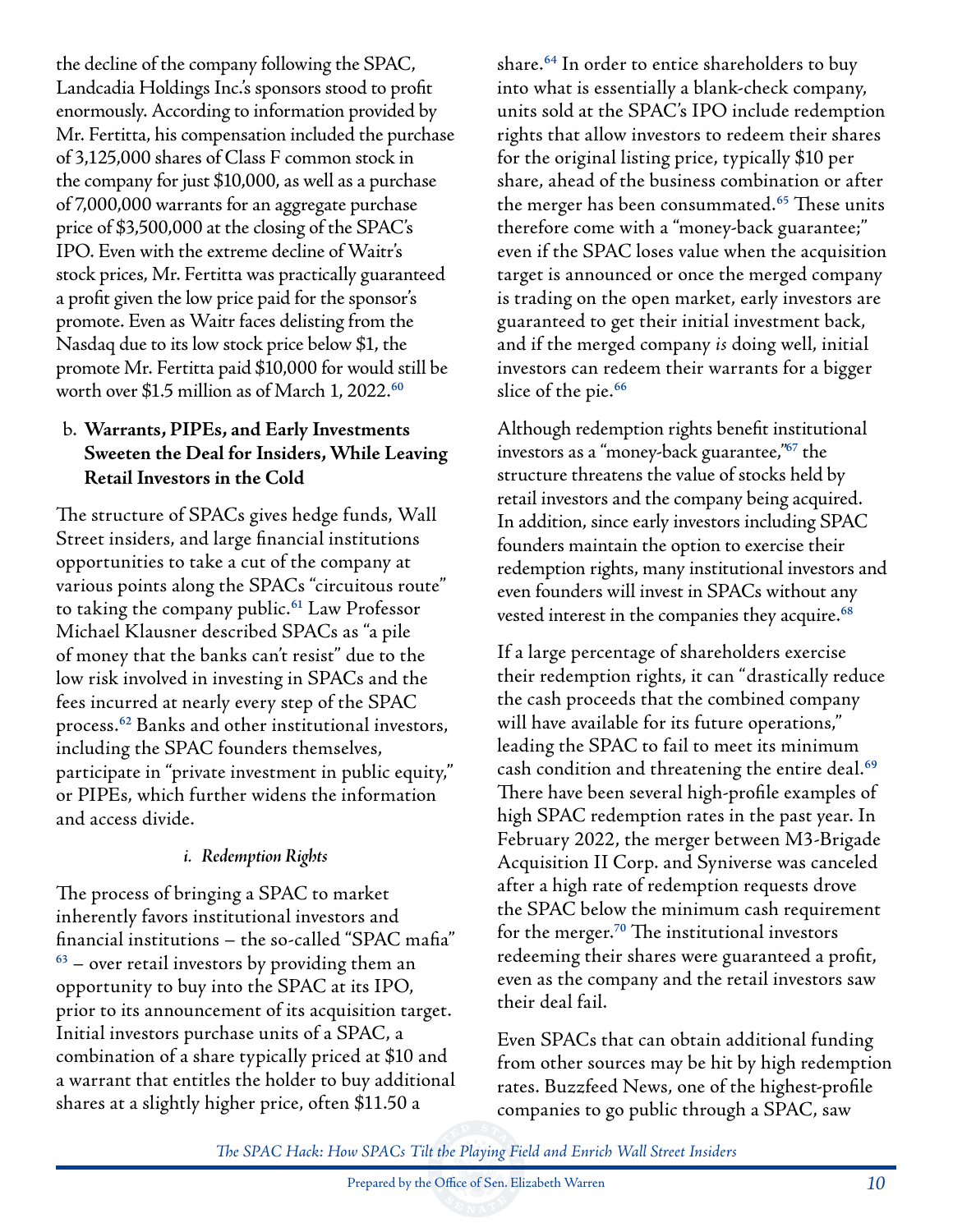"significant" redemption rates of 94.4%, leading the company to raise only \$16 million instead of the \$250 million it aimed to raise.**<sup>71</sup>** Virgin Orbit, which merged with NextGen Acquisition Corp. II, expected to raise \$483 million during the SPAC process, but an 82.3% redemption rate led to the company losing \$315 million of its original funds and ending the fundraising period with less than half of the originally anticipated total.**<sup>72</sup>**

The risks from redemptions are increasing as the overly saturated SPAC market continues to bring in capital and investment even as the number of solid acquisition targets dwindles.**<sup>73</sup>** From January to July 2021, the average monthly SPAC redemption rate ranged from 7% to 43%, jumping to 43% to 67% for the period between July and November. **<sup>74</sup>**Additionally, in more than a third of SPACs, over 90% of investors exercised their redemption rights.**<sup>75</sup>**

#### *ii. Shortcuts for Institutional Investors: PIPEs*

In addition to early access to the SPAC market, institutional investors are given a major opportunity to profit that retail investors are shut out from: the "PIPE," or "private investment in a public equity." SPACs offer PIPEs for several reasons, including filling any gaps in funding that the initial fundraising round did not achieve, and "validat[ing] the valuation" of the acquisition due to the additional information PIPE investors are privy to.**<sup>76</sup>** PIPEs give private investors an additional opportunity to buy stock and warrants directly from the SPAC after an acquisition target is announced, going around the public market to buy at a steeply discounted price. This final 'shortcut' gives insiders yet another inside track to buying into SPAC at a discounted rate, although they "often have no interest in actually owning the company being taken public," instead looking to quickly flip the shares.**<sup>77</sup>**

Retail investors, however, are shut out of this process. Although retail investors can purchase shares and warrants in a SPAC after its IPO, they would not be able to purchase shares at the same low costs as PIPE investors. The discounted shares offered to institutional investors prior to the IPO dilute the value of the shares retail investors can purchase and open up additional liabilities for the deal if too many early investors exercise their redemption rights by preventing the public company from having the funding it needs to operate successfully.

Insiders are given access to the PIPE after the public SPAC has announced an acquisition target, but prior to the close of the business combination. PIPE investors are provided with "material, non-public information" from the SPAC about the announced acquisition target, giving these institutions yet another advantage over retail investors.**<sup>78</sup>** Cantor Fitzgerald, which has underwritten over 100 SPACs and served as a sponsor for at least 7, disclosed in response to a September 2021 letter that the company "only accepts institutional investors in the PIPE process." The informational asymmetry Cantor Fitzgerald offers institutional investors was also shocking; a June 2021 report showed that Cantor Fitzgerald CEO Howard Lutnick told potential institutional investors that he would "slip information to stock analysts, let whispers spread through the market — and watch the money grow," all to the benefit of the institutional investors who had already received classified reports.**<sup>79</sup>** Former SEC chairman Harvey Pitt argued that the information asymmetry that allowed institutional investors in PIPEs to view material information before retail investors made existing shareholders "losers," and threatened the "perception about fairness of our capital markets."**<sup>80</sup>**

In addition, PIPE investors are guaranteed a discounted price that still allows them to sell their shares for full value on the open market, often without the lock-up period that sponsors and company leadership agree to. Digital World Acquisition Corp. (DWAC), which announced in October 2021 that it would merge with former President Donald Trump's social media organization Trump Media and Technology Group, recently announced a \$1 billion PIPE that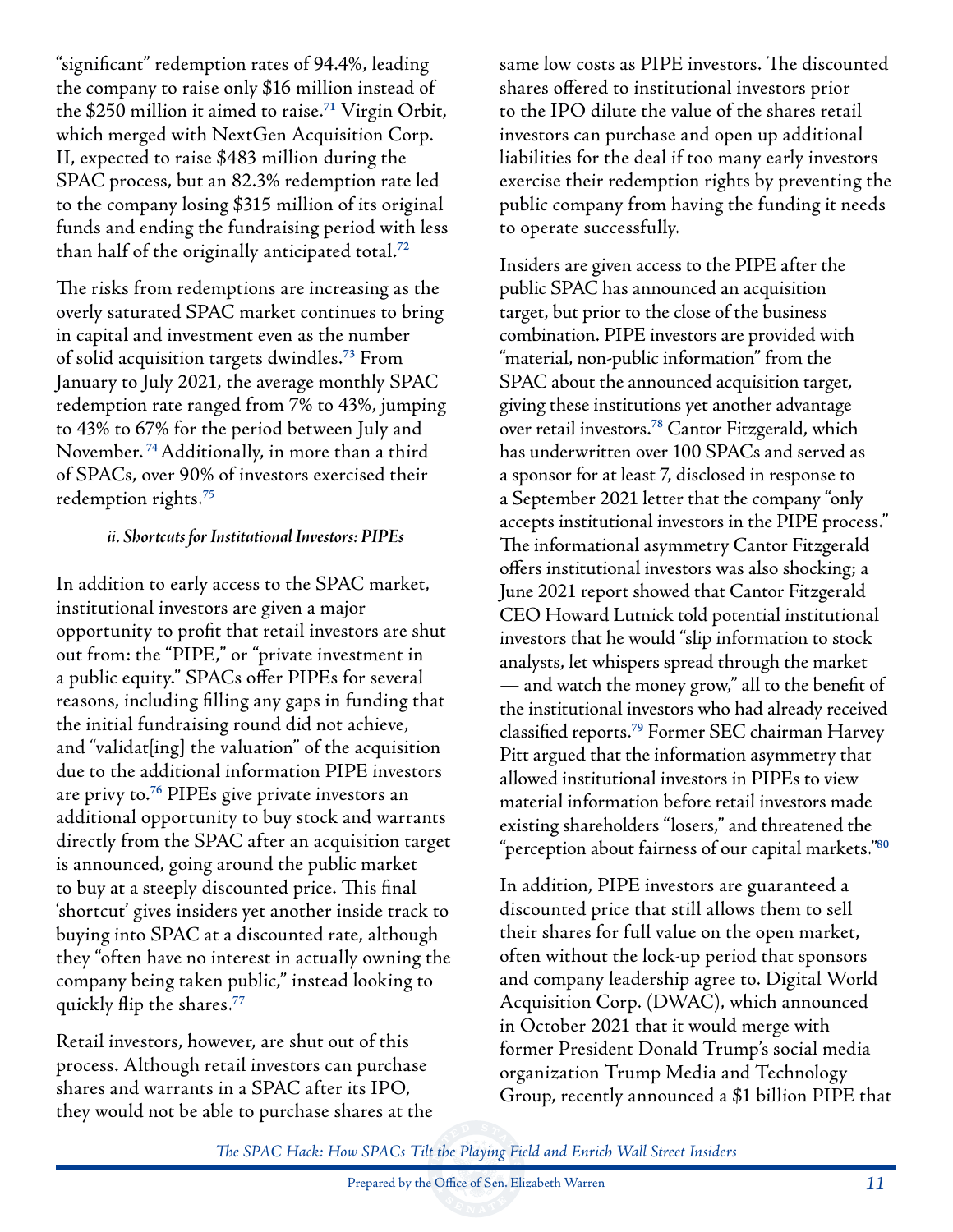seemingly benefits all major institutional players while diluting the stock.**<sup>81</sup>** DWAC has been labeled a "meme stock" due to the lack of public information about the company or its business plan, and its PIPE plans to attract investors by selling shares at a 20% discount to the volumeweighted average closing price.**<sup>82</sup>** *Bloomberg*'s Matt Levine called the DWAC PIPE "free money" because investors could easily flip the shares on the open market, noting that "PIPE investors only have to put up their money if they can immediately turn around and resell their shares."**<sup>83</sup>**

PIPEs are widespread within the SPAC industry as a "critical" part of the SPAC structure.**<sup>84</sup>** In 2020, PIPEs generated \$12.4 billion to help fund 46 SPAC mergers, including several PIPEs that surpassed \$1 billion in size.**<sup>85</sup>** Information provided by Chamath Palihapitiya, a venture investor described as being "synonymous with SPACs," shows that PIPE investors can earn returns of more than 300%. Palihapitiya disclosed a \$25 million investment in the PIPE for Fortress Value Acquisition Corp., netting 2.5 million shares in the company, only to sell 2.1 million of those shares for approximately \$76 million. Palihapitiya also disclosed a \$100,000,000 investment in the PIPE for Virgin Galactic, which merged with a SPAC sponsored by Palihapitiya and his company Social Capital,that he later sold for \$310,000,000. Virgin Galactic stock has since lost 84% of value from its peak, underlining how retail investors can lose the majority of their investments even after players like Palihapitiya rake in returns of 300%. **<sup>86</sup>**

#### **3. High SPAC Fees Increase Costs for Retail Investors**

SPAC fees are frequently touted as a benefit of the SPAC model, because SPAC underwriters typically charge a 5.5-6.0% fee, rather than the 7.0% model used in most IPOs. **<sup>87</sup>** However, banks and other financial institutions backing SPACs charge fees that can quickly add up. Many SPAC backers receive not just the traditional underwriter fee, but a capital markets advisory

fee, a PIPE placement agent fee, and a financial advisor fee. These "hidden costs,"**<sup>88</sup>** which include the sponsors' promote, bank fees, and PIPEs, give hedge funds and Wall Street insiders a "much sweeter deal" than retail investors.**<sup>89</sup>**

Investment banks earned as much as \$15 billion from underwriting and advisory work with SPACs from January 2020 to May 2021, with major banks like Citigroup Inc., Goldman Sachs Group, and Credit Suisse Group AG taking the lion shares of the SPAC business.**<sup>90</sup>** Due to the hidden costs that benefit big banks and Wall Street insiders, retail investors face significant dilution of their shares post-merger. The costs, which are paid in large part by the companies following the business combination, are considerably higher than a traditional IPO; researchers found that for each SPAC share "purportedly worth \$10, there is \$6.67 in cash and \$3.33 in dilution overhanging the merger."**<sup>91</sup>**

The potential benefits for investment banks also constitute another risk inherent in the SPAC structure: banks and other "gatekeepers" are incentivized to support SPACs and encourage mergers, even if it means downplaying risks or cutting corners on due diligence that would be conducted in a traditional IPO.**<sup>92</sup>** These risks are particularly high because, as discussed earlier, misaligned SPAC incentives increase the risk of weak or even fraudulent companies avoiding scrutiny during the IPO process.

Additionally, some SPACs use the financial institutions that sponsor them as underwriters or financial advisors, giving these companies an extra share of the profits and further incentivizing their interest in mergers independent of their value as good investments for retail investors. According to information provided by major SPAC backer Cantor Fitzgerald, in their role as underwriters, they received a fee equal to 5.5- 6.0% of the amount raised in the IPO, with a 2.0% underwriting fee at the closing of the IPO. For Cantor-sponsored SPACs, the company also received a capital markets advisory fee equal to 3.5% of the amount raised in the IPO and 5.5%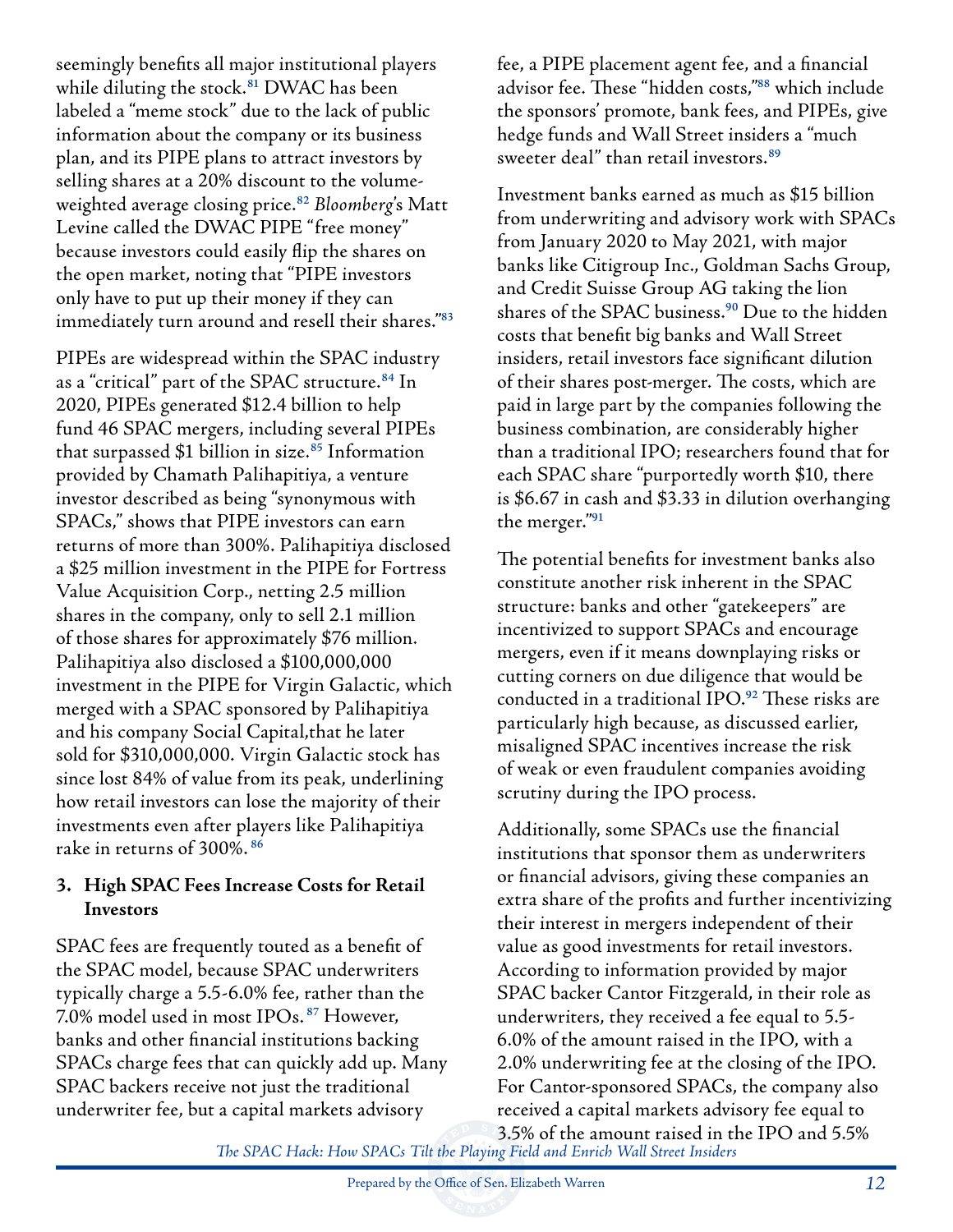of the over-allotment option. Several of their SPACs, including two whose value slid over the past year, paid their financial backers a 3.0% PIPE placement fee and M&A advisory fees consisting of several million in dollars or shares.

The result was millions in dollars of fees from each SPAC Cantor Fitzgerald sponsored in addition to their 20% sponsor's promotes, further diluting the value of the companies being taken public (Table 4).

| Table 4: Examples of SPAC Fees Collected by Cantor Fitzgerald |                                                                                     |                                                                    |                                                                                                                                   |                                                                                                                                                                             |                                                                                                                               |
|---------------------------------------------------------------|-------------------------------------------------------------------------------------|--------------------------------------------------------------------|-----------------------------------------------------------------------------------------------------------------------------------|-----------------------------------------------------------------------------------------------------------------------------------------------------------------------------|-------------------------------------------------------------------------------------------------------------------------------|
| <b>Issuer Name</b>                                            | Role                                                                                | Initial<br>Underwriting<br>Fee                                     | <b>Capital Markets</b><br><b>Advisory Fee</b>                                                                                     | <b>PIPE Placement Agent</b><br>Fee                                                                                                                                          | M&A Advisory Fee                                                                                                              |
| CF Finance<br>Acquisition<br>Corp.                            | Underwriter PIPE<br>Placement Agent<br>Financial Advisor Capital<br>Markets Advisor | \$5,000,000 paid<br>at closing of<br>IPO (2% of base<br>offering)  | \$9,890,445 paid at<br>closing of business<br>combination (3.5%<br>of base offering<br>and over-allotment<br>option)              | \$2,775,000 paid at closing<br>of PIPE (1.5% of PIPE<br>from third party investors<br>- total fee of 3.0% split<br>with co-placement agent<br>JP Morgan Securities,<br>LLC) | \$5,000,000 paid at<br>closing of business<br>combination                                                                     |
| CF Finance<br>Acquisition<br>Corp. II                         | Underwriter PIPE<br>Placement Agent<br>Financial Advisor Capital<br>Markets Advisor | \$10,000,000<br>paid at closing of<br>IPO (2% of base<br>offering) | \$17,500,000 paid at<br>closing of business<br>combination (3.5%<br>of base offering)                                             | \$4,200,000 paid at closing<br>of PIPE (1.5% of PIPE<br>from third party investors<br>- total fee of 3.0% split<br>with co-placement agent<br>Goldman Sachs & Co.)          | \$7,500,000 paid by<br>issuance of 750,000<br>Class A shares of<br>View, Inc. at closing of<br>business combination           |
| CF Finance<br>Acquisition<br>Corp. III                        | Underwriter PIPE<br>Placement Agent<br>Financial Advisor Capital<br>Markets Advisor | \$4,000,000 paid<br>at closing of<br>IPO (2% of base<br>offering)  | \$8,650,000 paid at<br>closing of business<br>combination (3.5%<br>of base offering and<br>5.5% of overallotment<br>option)       | \$6,750,000 paid at closing<br>of PIPE (3.0% of PIPE)                                                                                                                       | \$10,000,000 paid at<br>closing of business<br>combination                                                                    |
| CF<br>Acquisition<br>Corp. IV                                 | Underwriter Capital<br>Markets Advisor                                              | \$9,000,000 paid<br>at closing of<br>IPO (2% of base<br>offering)  | \$18,500,000 payable<br>at closing of business<br>combination (3.5%<br>of base offering<br>and 5.5% of over-<br>allotment option) | N/A                                                                                                                                                                         | N/A                                                                                                                           |
| <b>CF</b><br>Acquisition<br>Corp. V                           | Underwriter PIPE<br>Placement Agent<br>Financial Advisor Capital<br>Markets Advisor | \$5,000,000 paid<br>at closing of<br>IPO (2% of base<br>offering)  | \$8,750,000 payable<br>at closing of business<br>combination (3.5%<br>of base offering)                                           | \$2,186,708 payable at<br>closing of PIPE (4.0% of<br>PIPE excluding certain<br>investors)                                                                                  | \$5,000,000<br>(\$8,000,000 if<br>minimum cash is at<br>least \$295 million)<br>payable at closing of<br>business combination |
| CF<br>Acquisition<br>Corp. VI                                 | Underwriter Capital<br>Markets Advisor                                              | \$6,000,000 paid<br>at closing of<br>IPO (2% of base<br>offering)  | \$10,500,000 payable<br>at closing of business<br>combination (3.5%<br>of base offering)                                          | N/A                                                                                                                                                                         | N/A                                                                                                                           |
| CF<br>Acquisition<br>Corp. VIII                               | Underwriter Capital<br>Markets Advisor                                              | \$4,400,000 paid<br>at closing of<br>IPO (2% of base<br>offering)  | \$9,350,000 payable<br>at closing of business<br>combination (3.5%<br>of base offering<br>and 5.5% of over-<br>allotment option)  | N/A                                                                                                                                                                         | N/A                                                                                                                           |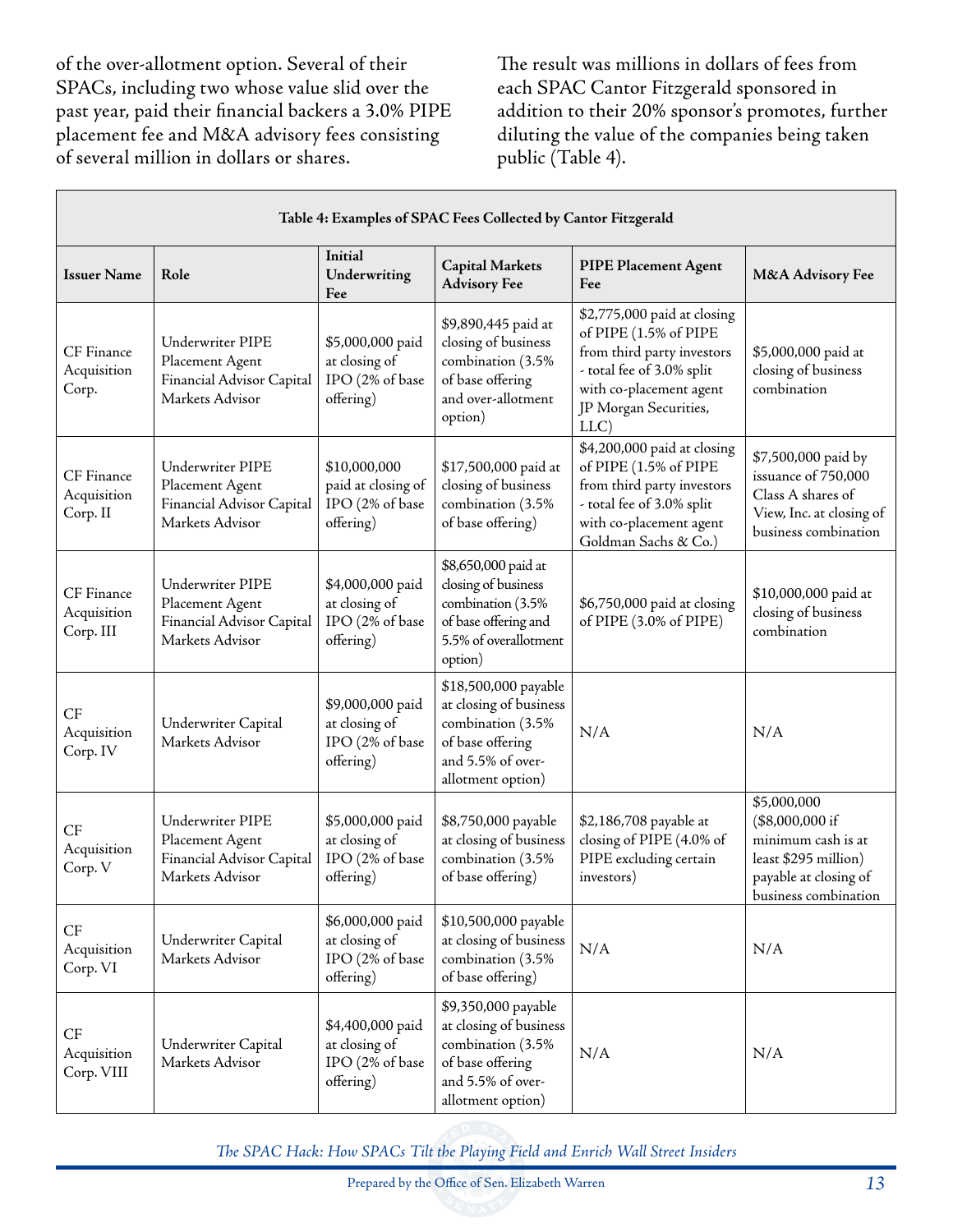Cantor Fitzgerald's fees are even more egregious when contrasted with the success or failures of the companies after the IPO.

Cantor Fitzgerald took View, a company that creates "next-generation smart windows." public in March 2021 through its CF Finance Acquisition Corp. II**<sup>93</sup>** in an estimated \$1.6 billion merger.**<sup>94</sup>** According to information provided by Cantor Fitzgerald, the company earned \$31.7 million in fees and received 750,000 shares in the company for their roles as underwriter, PIPE placement agent, financial advisor, and capital markets advisor for the CF Finance Acquisition Corp. II IPO and merger with View. These fees far outpaced View's \$23.4 million total revenue in 2019, and most of these fees were paid upon completion of the business combination, prior to any success or failure of the merged company.**<sup>95</sup>**

In March 2021, View's stock prices decreased 3% on its IPO debut to \$8.92 a share,**<sup>96</sup>** and by January 2022, the stock had not risen above \$10 a share for retail investors.**<sup>97</sup>** In an investor suit filed against the company, investors argued that the deal was "disastrous" for public investors, pointing to the benefits given to Cantor Fitzgerald insiders while retail investors saw their shares drop to below \$2.50 per share.**<sup>98</sup>** The suit argued that the Cantor Fitzgerald board, characterized as "independent" in the approval process, was actually strongly incentivized to approve deals because they were "compensated with founder shares" that would profit "even in the event of value destruction."**<sup>99</sup>**

Similarly, Cantor Fitzgerald brought AEye, a company that provides LiDAR (Light Detection and Ranging) for transportation systems through a merger with CF Finance Acquisition Corp. in February 2021 with Aeye initially valued at \$2 billion,**<sup>100</sup>** The company's stock value decreased by 64 percent in 2021 and was trading below \$3.00 per share in February 2022,**<sup>101</sup>** a loss for retail investors of over 70%. But Cantor Fitzgerald did just fine: the company earned over \$17.6 million in fees.

#### **4. SPACs and Fraud: The SPAC Structure Incentivizes Inflated, Inadequate, and Even Fraudulent Disclosures**

SPAC sponsors have had pervasive problems with inflated, inadequate, and even fraudulent disclosures, to the detriment of retail investors. When companies go public through a traditional IPO process, there are extensive public disclosure requirements. But SPACs appear, in whole or in part, to be contrivances designed to evade these requirements. One analyst argued that the SPAC "structure itself seems engineered to attract fraud" due to the lack of oversight in the SPAC industry, lax disclosure requirements, and the misaligned incentives of the decision makers.**<sup>102</sup>**

SPACs have long claimed to be protected under the safe harbor provision of the *1995 Private Securities Litigation Reform Act (PSLRA*), which exempts them from the traditional IPO disclosure requirements, instead allowing them to make forward-looking statements without liability as long as the projections are "made in good faith."**<sup>103</sup>**

The time pressure on SPACs to find a company for a merger exacerbates the concerns, increasing the likelihood that SPACs will go after a company that can make strong projections without looking for any proof that it can live up to them. SPACs typically have just two years to identify an acquisition target and complete a merger, putting pressure on SPAC sponsors and boards to agree to a merger even if they lack reliable information on the target. SPAC boards are typically compensated in stock and made up of shareholders, making them little more than a "rubber stamp" for proposed mergers,**<sup>104</sup>** even if financial projections were "outside the realm of feasible outcomes." **<sup>105</sup>** The end result is that SPACs frequently conduct "faulty due diligence" due to their misaligned incentives, allowing companies' weaknesses that would be revealed in a traditional IPO to fly under the radar of the board and SPAC sponsor who are compensated regardless.**<sup>106</sup>**

This dynamic – SPAC sponsors and shareholders prioritizing completing a deal over finding strong and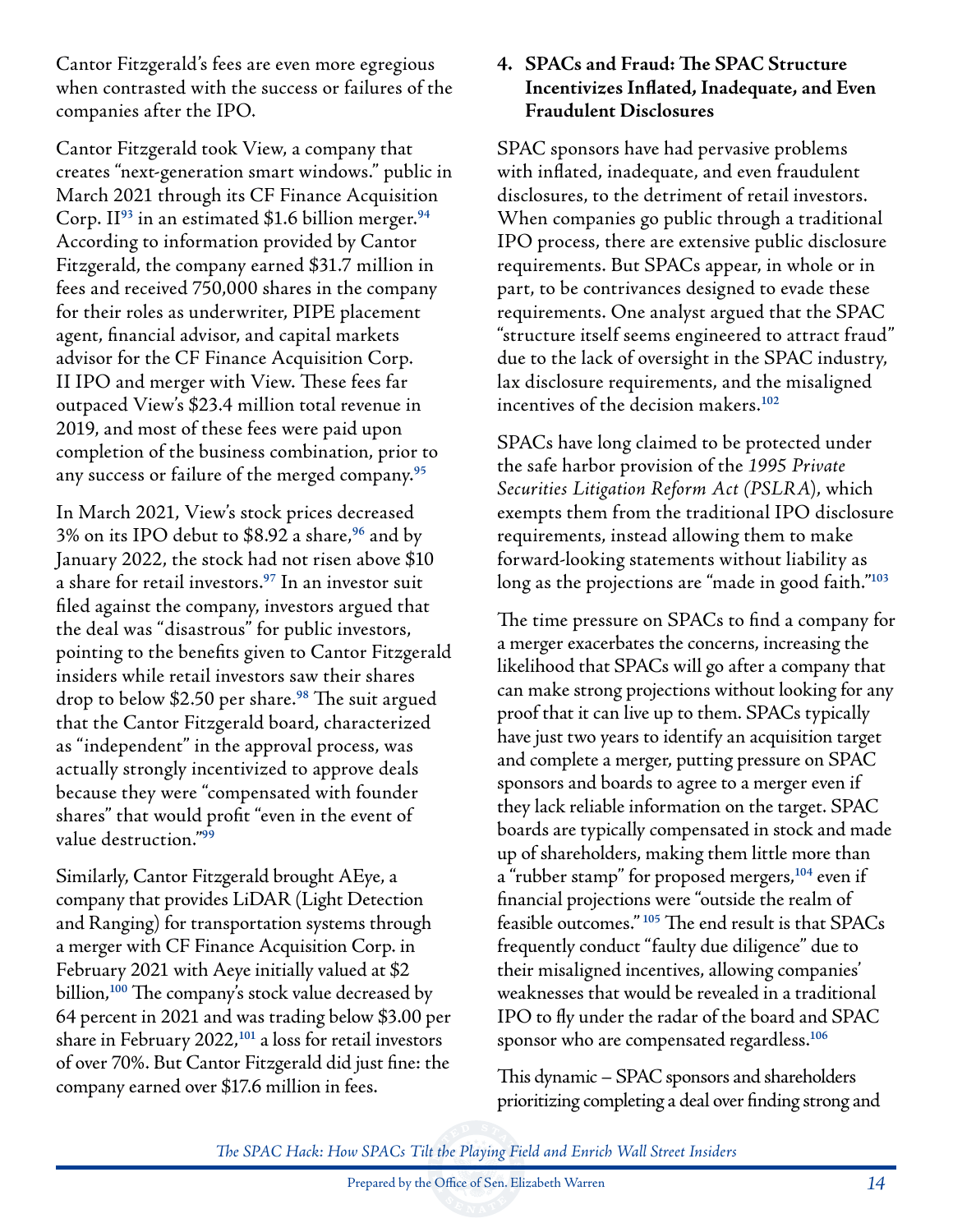promising companies to take public, combined with weak disclosure requirements – has allowed SPACs to drastically overstate target companies' prospects. Many companies that go public through SPACs "attract investors with bullish financial projections, despite having little or no revenue in their history."**<sup>107</sup>** Retail investors again bear the brunt of these flaws in the SPAC model: a *Wall Street Journal* analysis found that companies with high-growth revenue projections that went public through SPACs were likely to be "overly optimistic and misleading to uninformed investors." **<sup>108</sup>**

One of the early high-profile SPAC "flops," Landcadia Holdings Inc., was backed by big names including billionaire restaurateur Tilman Fertitta and Jefferies Financial Group Inc. CEO Richard Handler.**<sup>109</sup>** Just two weeks before the SPACs deadline to announce a merger in 2018, Landcadia Holdings Inc. announced that food delivery service Waitr was its acquisition target, with unanimous approval from the boards of directors of both Landcadia and Waitr.**<sup>110</sup>** However, the Waitr model had significant weaknesses, and in 2019, the company lost 96% of its market value.**<sup>111</sup>** By 2021, Waitr had gone through multiple CEOs, layoffs of over 2,300 employees, and a lawsuit about their misclassification of delivery drivers.**<sup>112</sup>** The SPAC faced a class-action lawsuit from investors claiming that the SPAC sponsors, Fertitta and Handler, had misled shareholders about the risks inherent in Waitr's business plan.**<sup>113</sup>** Before going public the company claimed it could compete with food delivery giants Grubhub and DoorDash, statements it now calls "corporate optimism and puffery."**<sup>114</sup>**

Following "horrific returns tied to the real world," many SPAC sponsors are looking into highly speculative industries, including the "metaverse," space travel, and electric vehicles.**<sup>115</sup>** These industries are a natural fit for SPACs, which rely on the ability to make "bullish" projections – bordering on or fully falling into falsities – through the PSLRA safe harbor provision. SPACs in speculative industries include the 2019 merger between Chamath Palihapitiya's Social Capital Hedosophia SPAC and the billionaire Richard

Branson's space travel company Virgin Galactic, which lost 84% in stock value from its peak after it couldn't live up to its "bullish long-term financial forecasts."**<sup>116</sup>** Virgin Galactic forecast \$210 million in revenue by 2021 but ended up bringing in just \$3 million and is not yet conducting flights.**<sup>117</sup>**

Another industry that is particularly illustrative of SPACs' misaligned incentives and potential for fraud is the electric vehicle industry. In 2020, nine electric vehicle companies with a combined annual revenue of \$139 million went public through a SPAC. Combined, these companies projected annual revenue of \$26 billion by 2024.**<sup>118</sup>** But by 2022, the stocks of four of these SPACs lost more than 90% from their peak, with at least five companies facing investigations by the SEC and three facing investigations from the Department of Justice.**<sup>119</sup>**

VectoIQ Holdings I, a SPAC run by former GM chairman Steve Girsky, was formed in 2018 and announced in 2020, close to the merger deadline, that its acquisition target was the electric car company Nikola.**120** Just months later, shortseller Hindenburg Research published a scathing review of the "intricate fraud" at the basis of this \$20 billion public company – accusing Nikola founder and Executive Chairman Trevor Milton of "dozens of false statements," including whether its proprietary technology could even work.**<sup>121</sup>**

In 2020, Nikola lost \$384.3 million, and by February 2022, Nikola's share price was down 90.3% from its June 2020 peak.**<sup>122</sup>** The company's founder, Trevor Milton, was indicted on federal charges in July 2021 after the U.S. Attorney's Office in Manhattan accused Milton of lying about "nearly all aspects of the business," and the company agreed to pay \$125 million to settle allegations that it defrauded investors.**<sup>123</sup>**

Another company that used the safe harbor provision to defraud investors and the market was electric truck maker Lordstown Motors. In August 2020, the SPAC DiamondPeak Holdings Corp. took Lordstown Motors public in a highly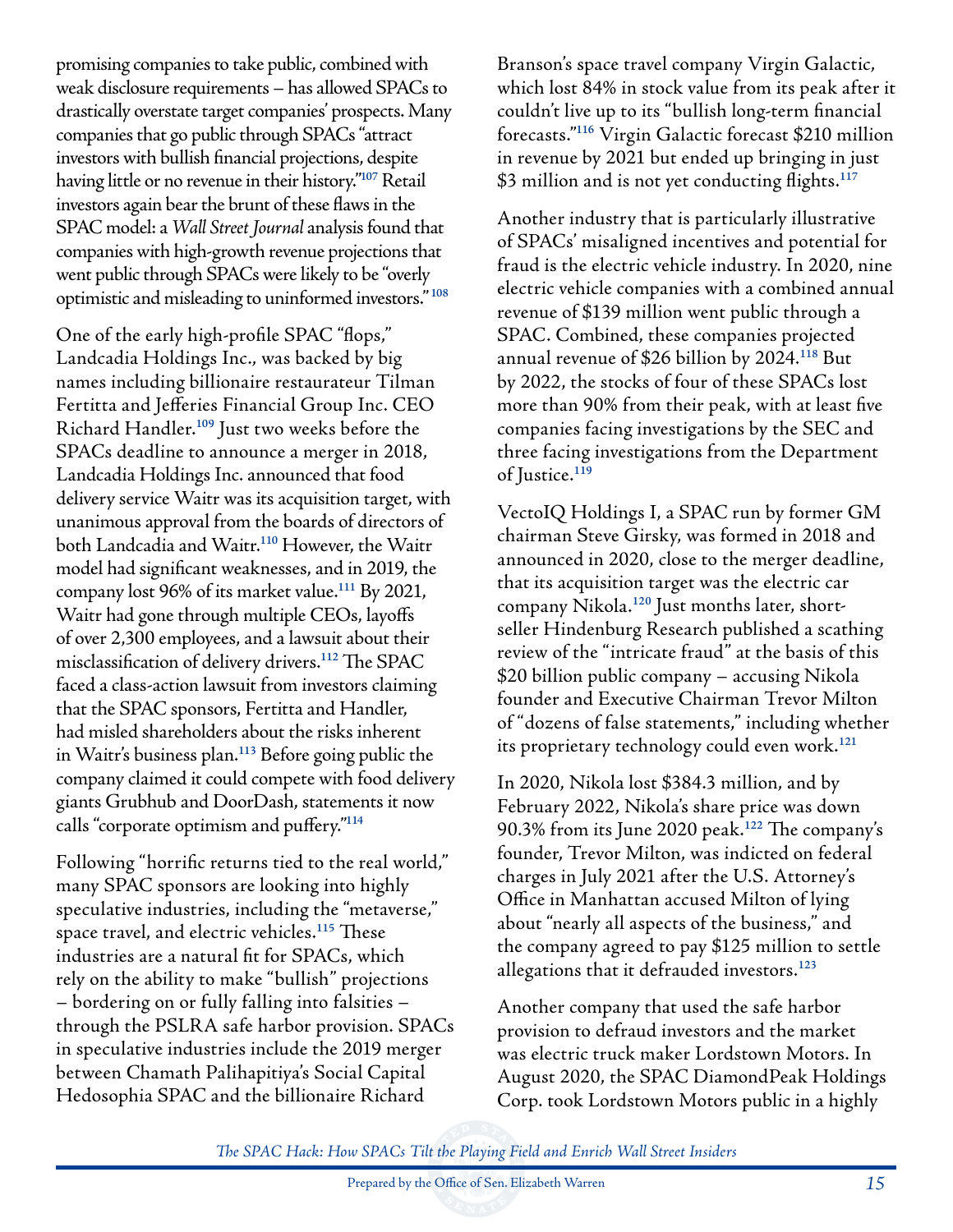anticipated public offering, with the company valued at \$1.6 billion. **<sup>124</sup>** The merger included a \$500 million PIPE with a \$75 million investment by General Motors, giving the company a veneer of respectability and success.**<sup>125</sup>** When Lordstown Motors became public, the company had yet to deliver a single vehicle, but touted 100,000 preorders for their vehicles as a guarantee that it would soon become profitable.**<sup>126</sup>**

However, a March 2021 investigation revealed that the pre-orders were non-binding expressions of interest, a far cry from Lordstown CEO Steve Burns' claim that they were "very serious orders," and blurring the line between "forwardlooking statements" and outright fraud.**<sup>127</sup>** In addition, employees revealed that the vehicles needed "drastic" design modifications and were 3-4 years away from production, undermining the company's claims that it could be producing vehicles within the calendar year.**<sup>128</sup>**

By July 2021, an internal investigation found that the company had "issues regarding the accuracy of certain statements" regarding the pre-orders, and Lordstown Motors' CEO and CFO stepped down.**<sup>129</sup>** The company disclosed in a June 2021 SEC filing that there was "substantial doubt" about its ability to continue operating due to problems in the vehicle and its low level of cash as investors fled.**<sup>130</sup>** In response to a September 2021 letter, DiamondPeak Holdings Corp. sponsor and Lordstown Motors Board of Directors member David Hamomoto disclosed that the company was facing six putative securities class action lawsuits asserting violations of the Securities Act of 1934, four related stockholder lawsuits, two subpoenas from the SEC, and a notification of an investigation by the U.S. Attorney's Office for the Southern District of New York.

#### **5. Rampant Self-Dealing by SPAC Creators and Sponsors Hurts Retail Investors and The Market**

Given the misaligned incentives and lack of oversight in the SPAC industry, it is unsurprising that SPAC creators and sponsors have found myriad ways to benefit themselves throughout the process. Using information provided by serial SPAC creators including Tilman Fertitta, Michael Klein, and Chamath Palihapitiya, this report has identified several ways in which the SPAC structures uses lax disclosure and conflict of interest laws to encourage self-dealing and insider trading.

## *a. SPAC Sponsors Rake In "Consultant" And Advisory Fees While Skewing Due Diligence To Their Own Benefit*

Many serial SPAC sponsors use the blank-shell companies as ways to pad their own company's revenue. In one instance, Michael Klein, the CEO of SPAC sponsor The Churchill Company, funneled more than \$50 million from Churchill SPACs into consulting and advisory fees for his company, The Klein Group (Table 5).**131**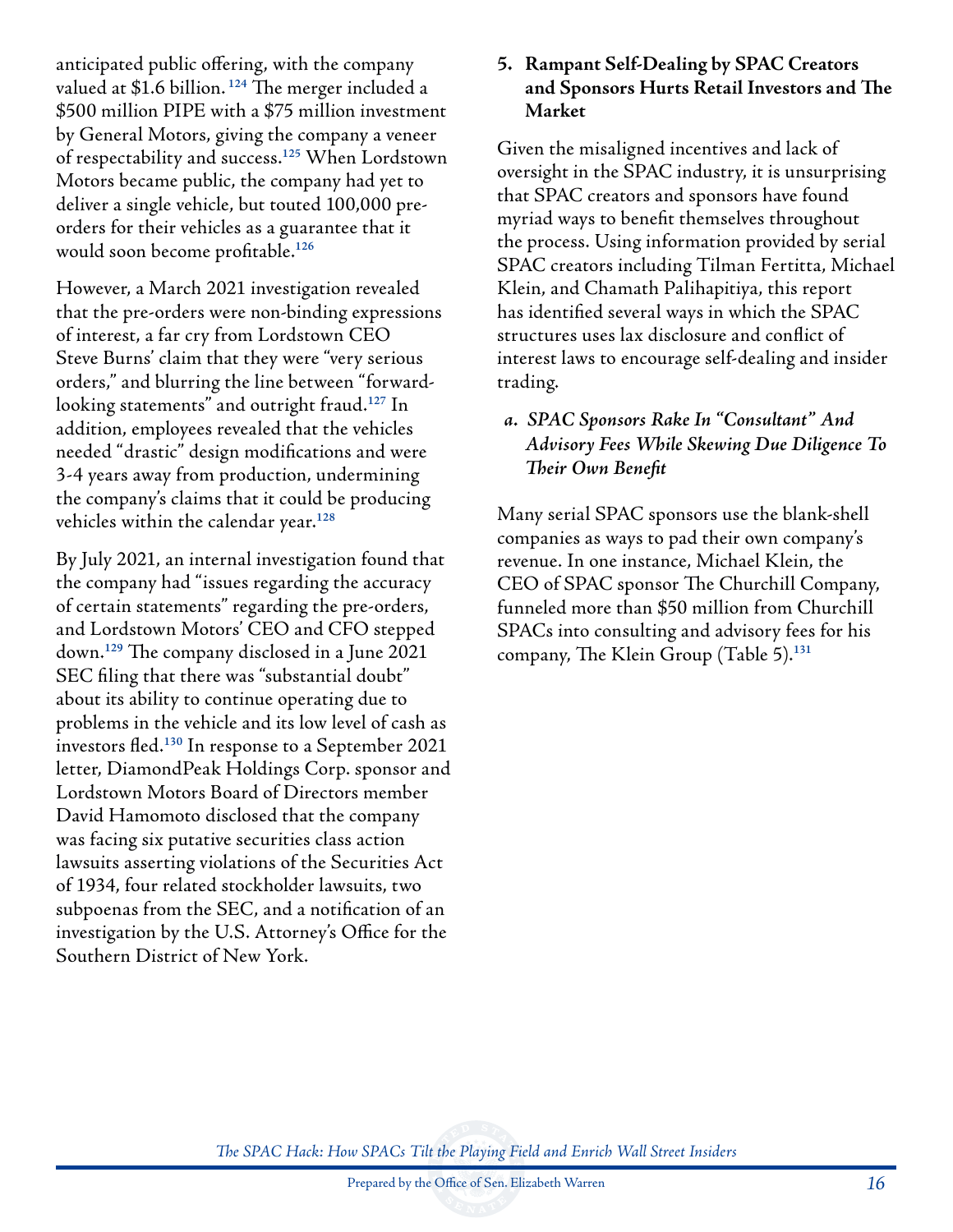| Table 5: SPAC Self-Dealing by the Churchill Company/The Klein Group |                                                    |                                      |                                                                                                                                                                                                   |  |
|---------------------------------------------------------------------|----------------------------------------------------|--------------------------------------|---------------------------------------------------------------------------------------------------------------------------------------------------------------------------------------------------|--|
| <b>SPAC</b>                                                         | The Klein Group Fee Type                           | The Klein Group Fee Dollar<br>Amount | <b>Notes</b>                                                                                                                                                                                      |  |
| Churchill Capital Corp                                              | Consultants / Financial<br><b>Advisors</b>         | \$12,000,000                         |                                                                                                                                                                                                   |  |
| Churchill Capital Corp II                                           | Consultants / Financial<br>Advisors                | \$14,400,000                         |                                                                                                                                                                                                   |  |
| Churchill Capital Corp III                                          | Consultants / Financial<br>Advisors, Placement Fee | \$30,500,000                         | The Klein Group directed Churchill<br>III to pay \$8 million in its fees to<br>the nonprofit Project Isaiah, which<br>Churchill and The Klein Group<br>CEO Michael Klein sits on the<br>board of. |  |

In addition, Mr. Klein appointed his own family members and employees as board members of companies his SPACs were taking public. MultiPlan, which merged with Mr. Klein's Churchill Capital III, included on its board Mr. Klein and three other members of the SPAC's leadership, as well as members of Mr. Klein's family. In a class action suit against MultiPlan, investors alleged that the board of directors of Churchill Capital III and MultiPlan failed to conduct a rigorous review of the company, in part because Mr. Klein and his associates, including family members, were already guaranteed a profit through fees given to Churchill Capital and The Klein Group.**<sup>132</sup>**

In other cases, SPAC sponsors have simply used the process to acquire their own companies. Billionaire Tilman Fertitta's SPAC, Landcadia II, merged with Golden Nugget Online Gaming, Inc., where Mr. Fertitta was already the CEO and Chairman of the Board.**<sup>133</sup>** As part of the deal, the SPAC agreed to pay half of Tilman Fertitta's parent company Golden Nugget's debt.**<sup>134</sup>**

Another Fertitta SPAC, Landcadia I, merged with Waitr, Inc., a restaurant platform that included several restaurants affiliated with Mr. Fertitta. According to his disclosures, Waitr generated \$0.6 million of its revenue from restaurants affiliated with Mr. Fertitta in 2019, a number that jumped to \$1.5 million in 2020 – the same year

the merged business closed. Waitr was a highprofile SPAC flop, and Mr. Fertitta and Waitr were sued by shareholders who argued that the business model was flawed and that management should have prevented a merger.**<sup>135</sup>**

#### *b. SPAC Sponsors Double As Investors Despite Inherent Insider Advantages*

Despite their clear insider knowledge, SPAC sponsors can invest in SPACs as part of the PIPE – giving themselves a shortcut to discounted stocks. Sponsors are given access to more information about the health and potential growth of the company than any other investors or even regulators, blurring the lines between investing and insider trading. According to information provided by M. Klein & Associates, two entities associated with SPAC directors purchased 1 million shares in a PIPE and 8.5 million shares respectively. Chamath Palihapitiya, in his role as the CEO of Social Capital, disclosed involvement in the PIPE funding and ownership of PIPE shares in several of the SPACs he and his company sponsored, as shown in the Table 6.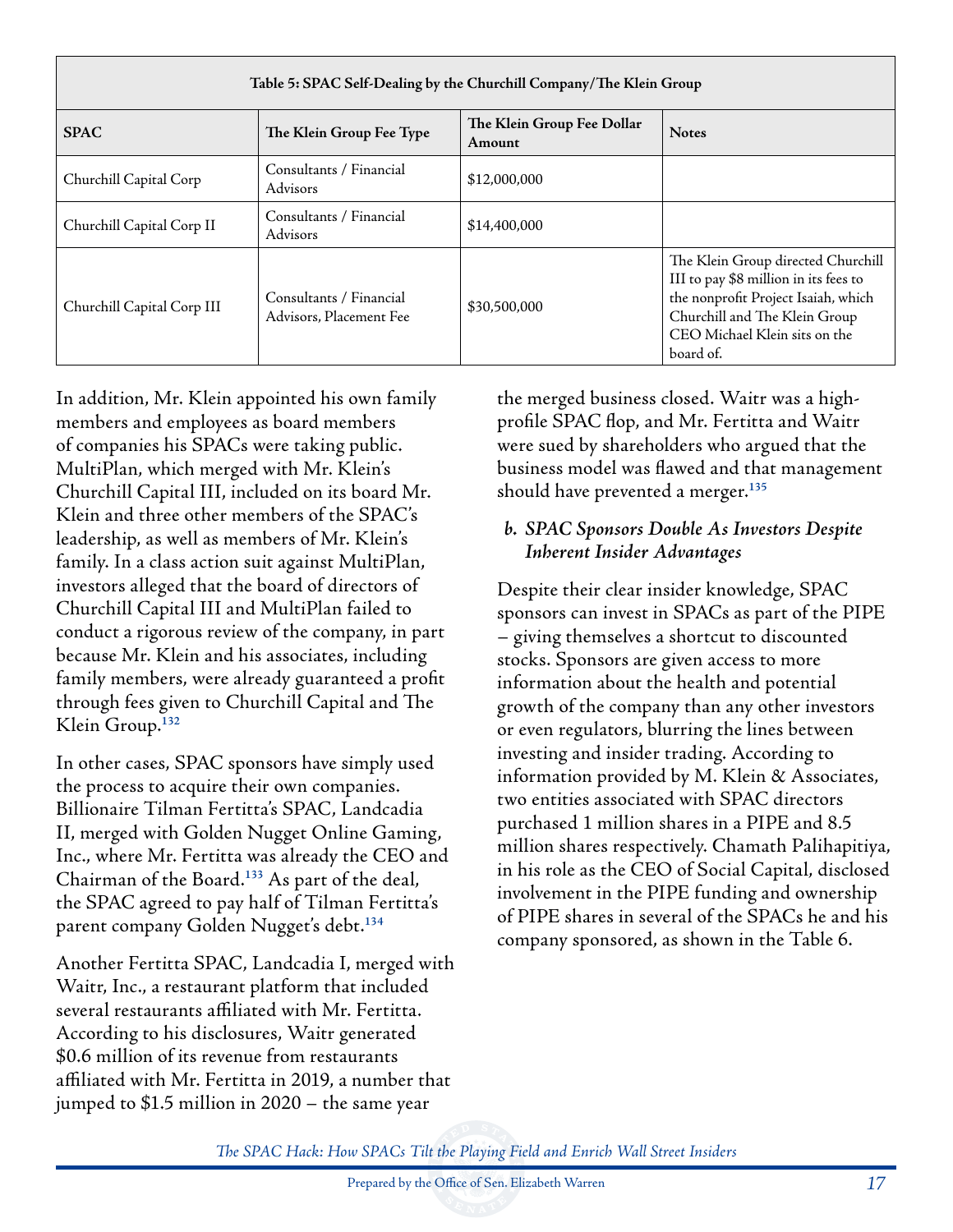| Table 6: SPAC Sponsors' Ownership of PIPE Shares |                      |                         |                                           |  |
|--------------------------------------------------|----------------------|-------------------------|-------------------------------------------|--|
| <b>SPAC</b>                                      | Ownership            | <b>Dollar</b><br>Amount | Number of PIPE shares                     |  |
| Social Capital Hedosophia Holdings Corp.         | Chamath Palihapitiya | \$100,000,000           | 10,000,000 shares of Common Stock         |  |
| Social Capital Hedosophia Holdings Corp. II      | Chamath Palihapitiya | \$100,000,000           | 10,000,000 shares of Common Stock         |  |
| Social Capital Hedosophia Holdings Corp. III     | Chamath Palihapitiya | \$100,000,000           | 10,000,000 shares of Class A Common Stock |  |
| Social Capital Hedosophia Holdings Corp. V       | Chamath Palihapitiya | \$131,000,000           | 13,100,000 shares of Common Stock         |  |

Palihapitiya disclosed selling his 10 million PIPE shares in Virgin Galactic, a company he sponsored, for \$310.3 million – a more than 300% profit. Despite sponsoring the SPAC that merged with Virgin Galactic, Social Capital Hedosophia Holdings Corp., Palihapitiya has repeatedly sold his shares in Virgin before the company could make a significant profit. After taking the company public in 2019, Palihapitiya sold 3.8 million shares in December 2020 while promising to "remain committed and excited for the future" of the company.**<sup>136</sup>** Just four months later, in March 2021, Palihapitiya sold the remainder of his personal stake in the company, 6.2 million shares, for approximately \$213 million, causing the stock to drop nearly 10% in less than one week.**<sup>137</sup>** By February 2022, Palihapitiya had stepped down from Virgin Galactic's board, and the company had lost \$1 billion in just two years.**<sup>138</sup>**

Palihapitiya's position as both a sponsor of the SPAC and as chairman of the public company casts doubt on whether his investments could be neutral. In March 2022, shareholders sued Palihapitiya for insider trading, arguing that Palihapitiya made approximately \$315 million selling his shares while the stock price was "artificially inflated."**<sup>139</sup>** The suit claims that even as Palihapitiya and other leaders of the company made millions of dollars in profits, they were aware of "defects in its spacecraft three years before they were publicly disclosed last year."**<sup>140</sup>**

# IV. Recommendations

The findings in this report reveal that SPACs and SPAC sponsors are abusing loopholes and gaps in current securities law, and are using them to take advantage of retail investors and enrich themselves. Regulators and Congress should act quickly to close loopholes and protect investors and the market.

The SEC has already indicated an increased willingness to aggressively pursue wrongdoing in the SPAC sector.**<sup>141</sup>** In July 2021, the SEC charged the SPAC Stable Road Acquisition Corp., their sponsor, and their proposed merger target Momentus Inc. with making misleading claims about the target company's technology and the national security risk associated with the SPAC's sponsor.**<sup>142</sup>** The agency, in its announcement of the charges, broadcast the action to the market as shedding light on "risks inherent to SPAC transactions, as those who stand to earn significant profits from a SPAC merger may conduct inadequate due diligence and mislead investors."**<sup>143</sup>** In March 2022, the SEC announced wide-ranging proposal for new regulations governing SPACs.**<sup>144</sup>**

#### *a. The SEC's March 2022 Proposal for SPAC Regulation*

In March 2022, the SEC introduced a set of rules for SPACs that would strengthen transparency and disclosure in the de-SPAC transaction, bringing the requirements for SPACs and target companies closer to that of a traditional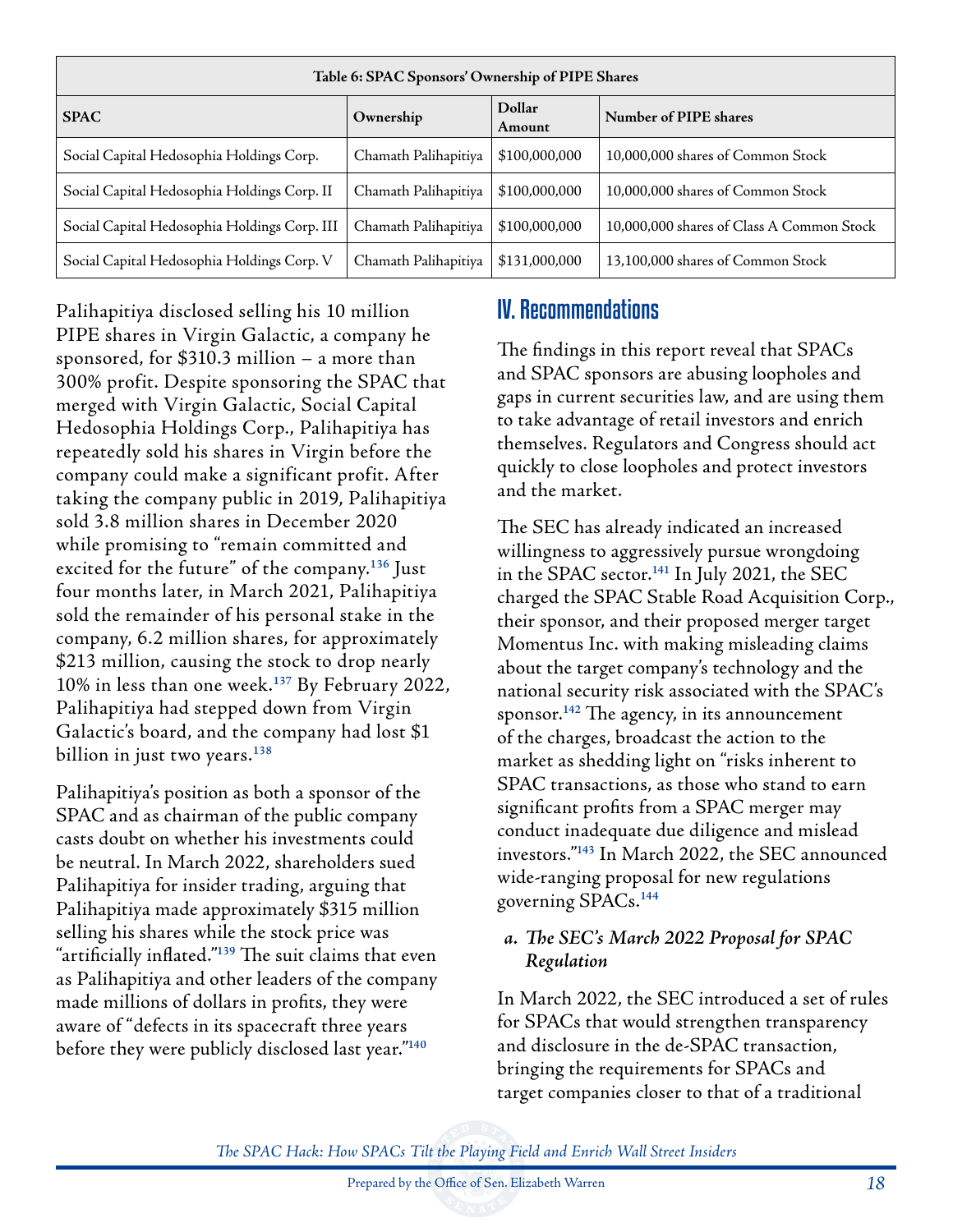IPO.**<sup>145</sup>** These rules would address several of the issues highlighted in this report, including dilution of SPAC shares, inadequate disclosures, and the use of forward-looking statements to make overblown or even fraudulent projections. The SEC has proposed additional disclosures that include a fairness report on the de-SPAC transaction, enhanced disclosures on SPAC sponsors, conflicts of interest, and dilution.**<sup>146</sup>** Importantly, the SEC's proposed rules would remove SPACs' liability safe harbor in the *Private Securities Litigation Reform Act of 1995* regarding forward-looking statements.**<sup>147</sup>** In addition, the SEC's proposed regulation on SPACs would increase Section 11 liabilities on involved parties in the de-SPAC transaction by expanding the definition of underwriters to anyone who acted as an underwriter for the initial SPAC IPO.**<sup>148</sup>**

Finally, the SEC's proposed regulations provide a clearer definition of a SPAC by carving out a safe harbor for SPACs meeting certain conditions in the Investment Company Act of 1940. These conditions, which include maintaining only government securities and cash items as assets and seeking to complete a de-SPAC transaction within 18 months after an initial public offering and completing a de-SPAC transaction within 24 months of the offering, address concerns raised by several of the innovative SPACs that act as investment companies that have popped up recently to take advantage of the regulatory loopholes.**<sup>149</sup>**

The SEC's proposed regulations would increase transparency and disclosures in the SPAC space, providing retail investors with more tools to evaluate whether SPAC sponsors are offering a fair deal. However, in order for the SEC to have the full authority needed to crack down on wrongdoing, congressional action is required.

#### *b. Congress Should Close Regulatory Loopholes and Require Greater Disclosures*

In addition to the proposed regulations from the SEC, Congress can act to codify the amended definitions into law and require SPAC sponsors

and underwriters to have a greater stake in their merged companies' futures and greater liability during the SPAC IPO and de-SPAC process. These reforms include amending the definitions of underwriters and "blank check" companies to cover SPACs and their financial backers, requiring additional disclosures from SPACs at the IPO and when filing a Form 8-K, and requiring the lock-up period for SPAC sponsors to extend until the company has projected bringing in revenue in its forward-looking statements. Senator Warren's forthcoming legislation, The SPAC Accountability Act of 2022, would address these loopholes and build on the SEC's proposed rules to level the playing field for retail investors.

### *Amending the Definition of "Blank Check" Companies in the Securities Act of 1933 and the Private Securities Litigation Reform Act of 1995*

SPACs have taken advantage of a number of regulatory loopholes, including the safe harbor provision of the Private Securities Litigation Reform Act of 1995, which give them broad protection from liability for "forward-looking statements," and the size limitation of the Penny Stock Reform Act, which regulated blank-check companies that traded below \$5 per share and had fewer than \$5 million in assets, but allowed larger SPACs to evade regulations. A legislative solution to the danger SPACs pose to the open market would address both of these loopholes.

SPACs match many of the characteristics of penny-stock blank check companies: misleading information, "pump and dump" schemes, conflicts of interest, and fraud.**<sup>150</sup>** The Penny Stock Reform Act in 1990 increased the transparency and disclosure required by these companies, but it excluded companies with more than \$5 million in assets, a loophole SPACs used decades later to evade disclosure laws and enrich their sponsors.**<sup>151</sup>** Amending The Securities Act of 1933 to eliminate the reference to "penny stock" when defining blank check companies would prevent SPAC's wild stock swings and abuse of disclosure and other requirements.

*The SPAC Hack: How SPACs Tilt the Playing Field and Enrich Wall Street Insiders*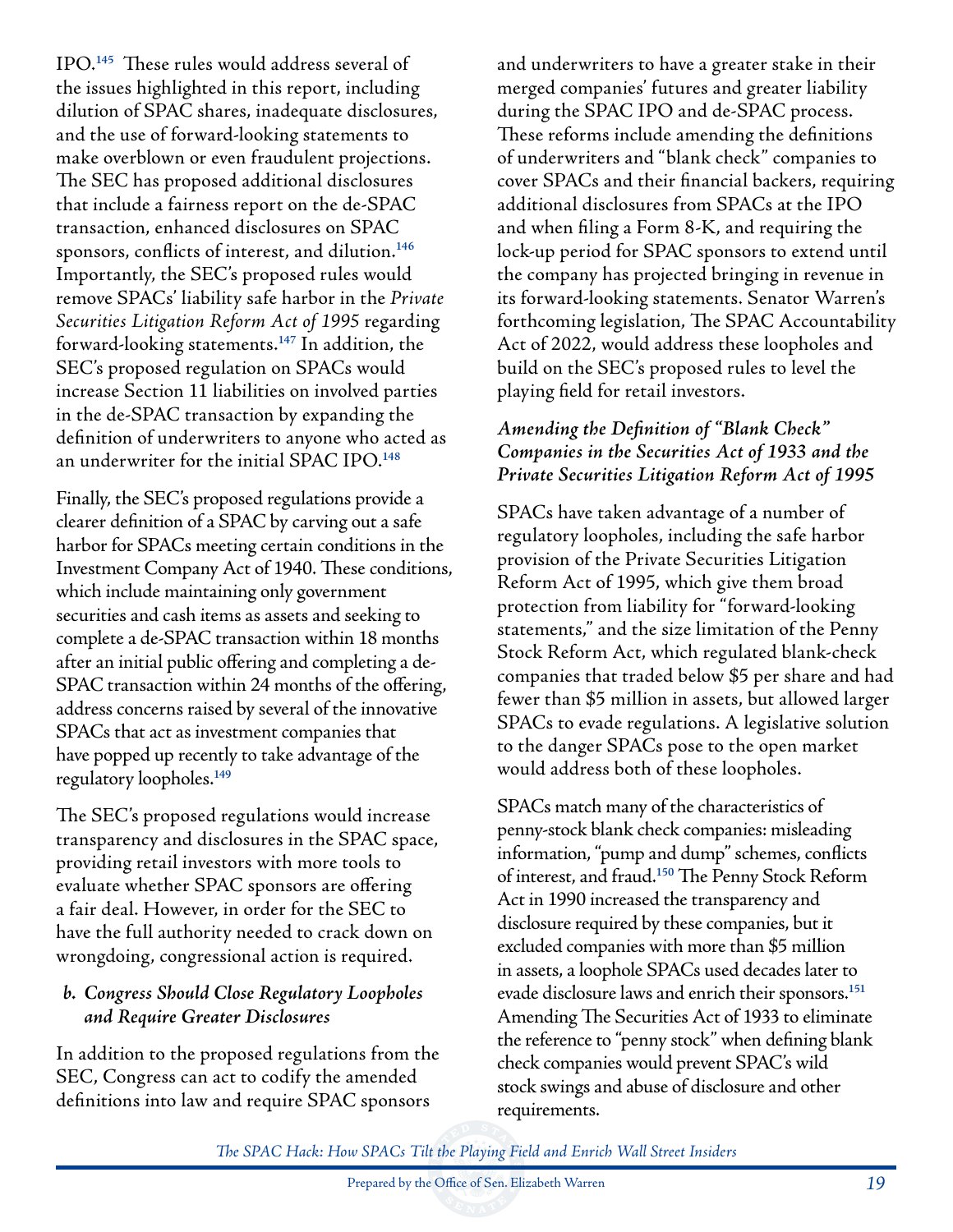In addition, amending the definition of a "blank check" company in The Private Securities Litigation Reform Act of 1995 would prevent SPACs from exploiting the safe harbor provision to make overblown and fraudulent projections. Researchers at American for Financial Reform argued that tamping down the ability of SPACs to put forward bullish and overblown projections "will help to ensure that blank check company sponsors and advisors will not inject overly optimistic or unrealistic projections in SPAC-related documents," or mislead retail investors about the market valuation of the acquisition targets.**<sup>152</sup>**

## *Increasing Disclosure Laws Governing SPAC Sponsors and Affiliated Companies*

In addition, many SPAC sponsors have used the unique SPAC structure to benefit themselves through kickbacks, consulting fees, and even choosing companies they have a pre-existing financial relationship with to take public. Increasing conflict of interest disclosure laws for SPAC sponsors and financial advisors would protect retail investors from blatant self-dealing. Senator Warren's SPAC Accountability Act proposes increasing disclosures at the SPAC's IPO regarding dilution due to the sponsor's promote, redemption rights, and free warrants for IPO investors, and proposed and completed private investments in a public entity. It would also increase disclosures after the SPAC has identified an acquisition target, requiring the SPAC's Form 8-K to disclosure the valuation of the target, any financial ties board members of the SPAC and the target companies, including stock, future positions at the target company, or financial ties between board members' companies and the target company, a fairness report or opinion issued by a third party, and any dissenting votes against the merger by board members and their reasoning for the vote.

## *Giving SPAC Sponsors a Larger Stake in the Company: Expanding the Definition of Underwriter and Extending the SPAC Sponsor's Lock-Up Period*

This investigation found that many SPAC sponsors, including high-profile financiers, have little to no interest in the merged company, incentivizing low-quality mergers and allowing sponsors to profit handsomely while retail investors struggle. The forthcoming SPAC Accountability Act would address this imbalance in two major ways: expanding the definition of underwriter to increase the Section 11 liability of SPAC sponsors and financial institutions, and requiring SPAC sponsors' shares to remain locked-up until the company has projected bringing in revenue in forward-looking statements.

The SEC's proposed rules on SPACs include a provision that would expand the definition of "underwriter" in the de-SPAC transaction to include any parties that served as an underwriter for the SPAC's IPO. **<sup>153</sup>** The SPAC Accountability Act would codify this definition, and further expand it to include any party that facilitates, directly or indirectly, a de-SPAC transaction. Clarifying the role of financial institutions and SPAC sponsors will increase their liability for the de-SPAC transaction, giving these parties an increased stake in the future of the merged company and opening them up to liability from shareholders if the de-SPAC transaction include un-disclosed dilution or fraudulent statements.

SPAC sponsors typically point to the lock-up period as evidence that they are invested in the success of failure of the merged company, but as this investigation found, SPAC sponsors frequently cash out well before the merged company turns a profit. In many cases, companies project profit years out from the de-SPAC transaction, allowing serial SPAC creators to profit before the business begins operating fully. *The SPAC Accountability Act* would require the lock-up period for SPAC sponsors to last until the company's forward-looking statements project bringing in revenue, preventing SPAC sponsors from leaving cashing out prior to their company's success or failure.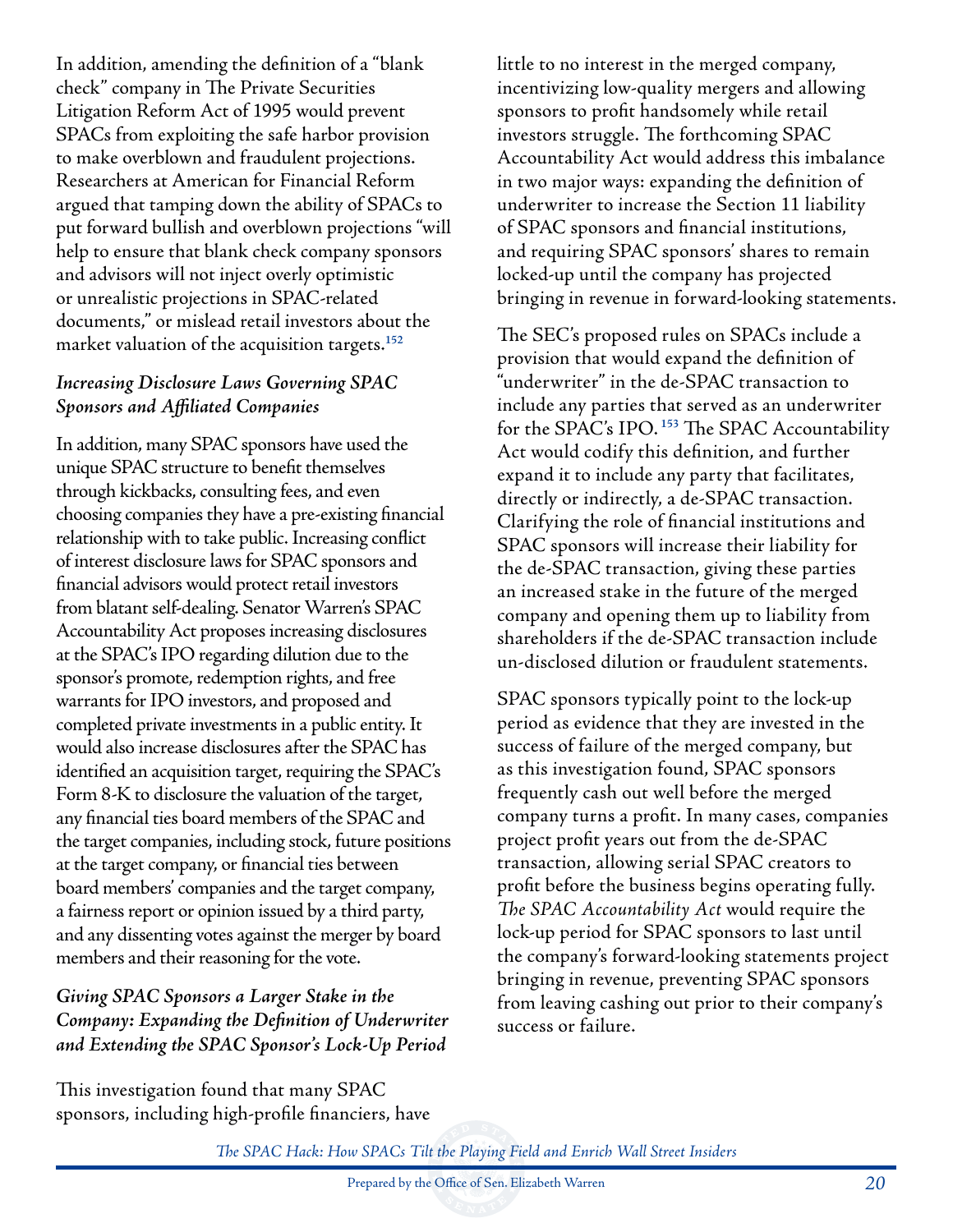# **Endnotes**

- 1 The Wall Street Journal, "Led by 'Mr. SPAC,' Credit Suisse Cashes In on Blank-Check Spree," Margot Patrick and Amrith Ramkumar, February 5, 2021, https:// ww.wsj.com/articles/led-by-mr-spac-credit-suisse-cashes-in-on-blank-check-spree-11612527389.
- 2 Wall Street Journal, "SPAC Startups Made Lofty Promises. They Aren't Working Out." Heather Somerville and Eliot Brown, February 25, 2022, https://www.wsj. com/articles/spac-startups-made-lofty-promises-they-arent-working-out-11645785031.

- 4 Harvard Law School Forum on Corporate Governance, "A Sober Look at SPACs," Emily Ruan, Michael Klausner, Michael Ohlrogge, November 19, 2020, https://corpgov.law.harvard.edu/2020/11/19/a-sober-look-at-spacs/.
- 5 Senator Elizabeth Warren, "Warren, Brown, Smith, and Van Hollen Request Information from SPAC Creators Amid 'Astonishing" Reports of Abuse and Market Dysfunction,'" press release, September 22, 2021, https://www.warren.senate.gov/oversight/letters/warren-brown-smith-and-van-hollen-request-information-fromspac-creators-amid-astonishing-reports-of-abuse-and-market-dysfunction.
- 6 Senator Elizabeth Warren, "Warren Urges SEC to Investigate Potential Violations of Securities Laws During SPAC Merger with Trump Company," press release, November 18, 2021, https://www.warren.senate.gov/oversight/letters/warren-urges-sec-to-investigate-potential-violations-of-securities-laws-during-spac-mergerwith-trump-company.
- 7 Churchill Capital Corp III, "MultiPlan and Churchill Capital Corp III Announce Closing of Business Combination," press release, October 8, 2020, https://www. prnewswire.com/news-releases/multiplan-and-churchill-capital-corp-iii-announce-closing-of-business-combination-301148617.html.
- 8 Yahoo Finance, MultiPlan Corporation, May 18, 2022, https://finance.yahoo.com/quote/MPLN/history/.
- 9 Wall Street Journal, "SEC Proposes New Disclosure Requirements for SPACs," Paul Kiernan, March 30, 2022, https://www.wsj.com/articles/sec-considers-newdisclosure-rules-for-spacs-11648654298.
- 10 Securities and Exchange Commission, "Statement on Proposal on Special Purpose Acquisition Companies (SPACs), Shell Companies, and Projections," Chair Gary Gensler, March 30, 2022, https://www.sec.gov/news/statement/gensler-spac-20220330.
- 11 The Wall Street Journal, "Led by 'Mr. SPAC,' Credit Suisse Cashes In on Blank-Check Spree," Margot Patrick and Amrith Ramkumar, February 5, 2021, https:// www.wsj.com/articles/led-by-mr-spac-credit-suisse-cashes-in-on-blank-check-spree-11612527389.
- 12 Forbes, "How hedge fund traders known as the SPAC Mafia are driving an \$80 billion investment boom with a no-lose trade.," Antoine Gara, Eliza Haverstock and Sergei Klebnikov, November 19, 2020, https://www.forbes.com/sites/antoinegara/2020/11/19/the-looming-spac-meltdown/?sh=1163ce7b70d7.
- 13 New York Magazine, "The Big SPAC Crackdown," Michelle Celarier, September 2, 2021, https://nymag.com/intelligencer/2021/09/the-big-spac-crackdown.html. 14 Id.
- 15 CNBC, "A SPAC frenzy earlier this year could lead to riskier deals. Here's why," Carmen Reinicke, June 2, 2021, https://www.cnbc.com/2021/06/02/a-spacfrenzy-this-year-could-lead-to-riskier-deals-heres-why.html.
- 16 Nasdaq, "A Record Pace for SPACs in 2021," Phil Mackintosh, January 6, 2022, https://www.nasdaq.com/articles/a-record-pace-for-spacs-in-2021.
- 17 Wall Street Journal, "GameStop Day Traders Are Moving Into SPACs," Amrith Ramkumar, February 1, 2021, https://www.wsj.com/articles/gamestop-day-tradersare-moving-into-spacs-11612175401?mod=article\_inline.
- 18 MarketWatch, "These are the hidden dangers lurking inside SPACs that can hurt you," Michael Brush, February 25, 2021, https://www.marketwatch.com/story/ these-are-the-hidden-dangers-lurking-inside-spacs-that-can-hurt-you-11614267559.
- 19 Institutional Investor, "How Millennial Investors Lost Millions on Bill Ackman's SPAC," Michelle Celarier, August 11, 2021, https://www.institutionalinvestor. com/article/b1t353k8yyfr5w/How-Millennial-Investors-Lost-Millions-on-Bill-Ackman-s-SPAC.
- 20 Securities and Exchange Commission, "Celebrity Involvement with SPACs Investor Alert," press release, March 10, 2021, https://www.sec.gov/oiea/investoralerts-and-bulletins/celebrity-involvement-spacs-investor-alert.
- 21 New York Magazine, "The Big SPAC Crackdown," Michelle Celarier, September 2, 2021, https://nymag.com/intelligencer/2021/09/the-big-spac-crackdown.html.
- 22 Institutional Investor, "How Millennial Investors Lost Millions on Bill Ackman's SPAC," Michelle Celarier, August 11, 2021, https://www.institutionalinvestor. com/article/b1t353k8yyfr5w/How-Millennial-Investors-Lost-Millions-on-Bill-Ackman-s-SPAC; Hindenberg Research, "Nikola: How to Parlay An Ocean of Lies Into a Partnership With the Largest Auto OEM in America," press release, September 10, 2020, https://hindenburgresearch.com/nikola/.
- 23 Senator Elizabeth Warren, "Warren, Brown, Smith, and Van Hollen Request Information from SPAC Creators Amid 'Astonishing" Reports of Abuse and Market Dysfunction," September 22, 2021, https://www.warren.senate.gov/oversight/letters/warren-brown-smith-and-van-hollen-request-information-from-spac-creatorsamid-astonishing-reports-of-abuse-and-market-dysfunction.
- 24 New York Times, "Trump's \$300 Million SPAC Deal May Have Skirted Securities Laws," Matthew Goldstein, Lauren Hirsch, and David Enrich, October 29, 2021, https://www.nytimes.com/2021/10/29/business/trump-spac-digital-world.html.
- 25 Senator Elizabeth Warren, "Warren Urges SEC to Investigate Potential Violations of Securities Laws During SPAC Merger with Trump Company," press release, November 18, 2021, https://www.warren.senate.gov/oversight/letters/warren-urges-sec-to-investigate-potential-violations-of-securities-laws-during-spac-mergerwith-trump-company.
- 26 New York Times, "Wall Street's New Favorite Deal Trend Has Issues," Andrew Ross Sorkin, February 10, 2021, https://www.nytimes.com/2021/02/10/business/ dealbook/spac-wall-street-deals.html.
- 27 Seeking Alpha, "Beware The SPAC: How They Work And Why They Are Bad," January 5, 2021, https://seekingalpha.com/article/4397498-beware-spac-howwork-and-why-are-bad.
- 28 Harvard Law School Forum on Corporate Governance, "A Sober Look at SPACs," Emily Ruan, Michael Klausner, Michael Ohlrogge, November 19, 2020,

<sup>3</sup> Id.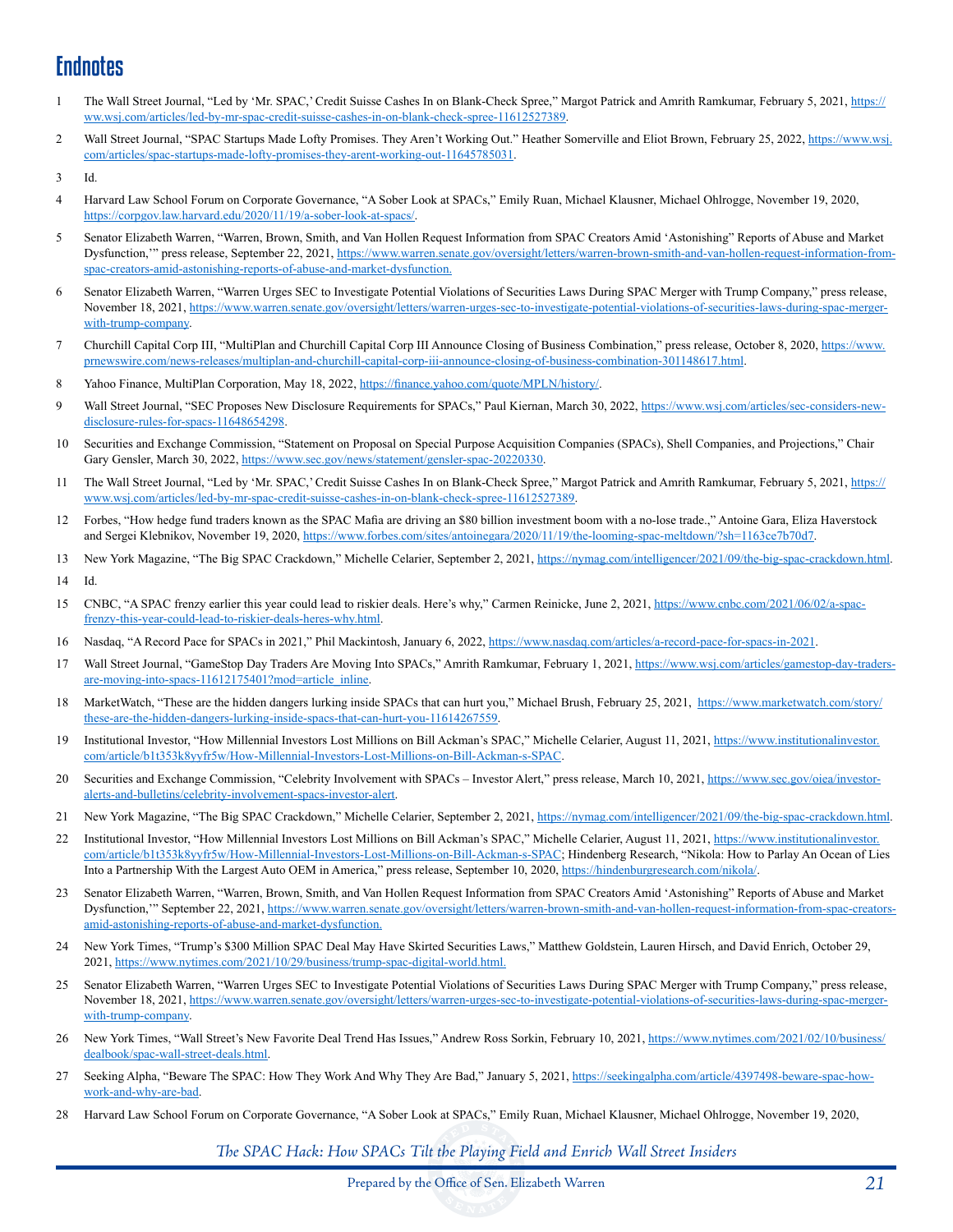https://corpgov.law.harvard.edu/2020/11/19/a-sober-look-at-spacs/.

- 29 Silicon Valley Business Journal, "Clover Health goes public after merger with SPAC led by Chamath Palihapitiya," Cromwell Schubarth, January 8, 2021, https:// www.bizjournals.com/sanjose/news/2021/01/08/clover-health-ready-to-start-trading-on-nasdaq.html.
- 30 Social Capital Hedosophia Holdings Corp. III, "Social Capital Hedosophia Holdings Corp. III Announces Pricing of Upsized \$720 Million Initial Public Offering," press release, April 21, 2020, https://www.prnewswire.com/news-releases/social-capital-hedosophia-holdings-corp-iii-announces-pricing-of-upsized-720-million-initial-public-offering-301044875.html.
- 31 Clover Health, "Historic Price Lookup," website accessed March 15, 2022, https://investors.cloverhealth.com/stock-information/historic-price-lookup?8c7bdd83a726-4a84-b969-494be2477e47%5BCLOV\_O%5D%5Bdate\_month%5D=01&8c7bdd83-a726-4a84-b969-494be2477e47%5BCLOV\_O%5D%5Bdate\_ day%5D=8&8c7bdd83-a726-4a84-b969-494be2477e47%5BCLOV\_O%5D%5Bdate\_year%5D=2022&url.
- 32 Social Capital Hedosophia Holdings Corp., "Social Capital Hedosophia Holdings Corp. Announces Pricing of \$600,000,000 Initial Public Offering," press release, September 14, 2017, https://www.businesswire.com/news/home/20170914005780/en/Social-Capital-Hedosophia-Holdings-Corp.-Announces-Pricing-of-600000000-Initial-Public-Offering.
- 33 Social Capital Hedosophia Holdings Corp. II, "Social Capital Hedosophia Holdings Corp. II Announces Pricing of Upsized \$360 Million Initial Public Offering," press release, April 27, 2020, https://www.prnewswire.com/news-releases/social-capital-hedosophia-holdings-corp-ii-announces-pricing-of-upsized-360-millioninitial-public-offering-301047951.html.
- 34 Social Capital Hedosophia Holdings Corp. III, "Social Capital Hedosophia Holdings Corp. III Announces Pricing of Upsized \$720 Million Initial Public Offering," press release, April 21, 2020, https://www.prnewswire.com/news-releases/social-capital-hedosophia-holdings-corp-iii-announces-pricing-of-upsized-720-million-initial-public-offering-301044875.html.
- 35 Social Capital Hedosophia Holdings Corp. IV, "Social Capital Hedosophia Holdings Corp. IV Announces Pricing of Upsized \$400,000,000 Initial Public Offering," press release, October 8, 2020, https://www.prnewswire.com/news-releases/social-capital-hedosophia-holdings-corp-iv-announces-pricing-of-upsized-400-000-000-initial-public-offering-301149144.html.
- 36 Social Capital Hedosophia Holdings Corp., "Social Capital Hedosophia Holdings Corp. V Announces Pricing of Upsized \$700,000,000 Initial Public Offering," press release, October 8, 2020, https://www.prnewswire.com/news-releases/social-capital-hedosophia-holdings-corp-v-announces-pricing-of-upsized-700-000- 000-initial-public-offering-301149143.html.
- 37 Social Capital Hedosophia Holdings Corp., "Social Capital Hedosophia Holdings Corp. VI Announces Pricing of \$1,000,000,000 Initial Public Offering," press release, October 8, 2020, https://www.prnewswire.com/news-releases/social-capital-hedosophia-holdings-corp-vi-announces-pricing-of-1-000-000-000-initialpublic-offering-301149145.html.
- 38 Social Capital Suvetta Holdings Corp. I, "Social Capital Suvretta Holdings Corp. I Announces Pricing of Upsized \$220,000,000 Initial Public Offering," press release, June 30, 2021, https://www.businesswire.com/news/home/20210630005602/en/Social-Capital-Suvretta-Holdings-Corp.-I-Announces-Pricing-of-Upsized-220000000-Initial-Public-Offering.
- 39 Social Capital Suvretta Holdings Corp. II, "Social Capital Suvretta Holdings Corp. II Announces Pricing of Upsized \$220,000,000 Initial Public Offering," press release, June 30, 2021, https://www.businesswire.com/news/home/20210630005604/en/Social-Capital-Suvretta-Holdings-Corp.-II-Announces-Pricing-of-Upsized-220000000-Initial-Public-Offering.
- 40 Social Capital Suvretta Holdings Corp. III, "Social Capital Suvretta Holdings Corp. III Announces Pricing of Upsized \$220,000,000 Initial Public Offering," press release, June 30, 2021, https://www.businesswire.com/news/home/20210630005606/en/Social-Capital-Suvretta-Holdings-Corp.-III-Announces-Pricing-of-Upsized-220000000-Initial-Public-Offering.
- 41 Social Capital Suvretta Holdings Corp. IV, "Social Capital Suvretta Holdings Corp. IV Announces Pricing of Upsized \$220,000,000 Initial Public Offering," press release, June 30, 2021, https://www.businesswire.com/news/home/20210630005605/en/Social-Capital-Suvretta-Holdings-Corp.-IV-Announces-Pricing-of-Upsized-220000000-Initial-Public-Offering.
- 42 Churchill Capital Corp III, "MultiPlan and Churchill Capital Corp III Announce Closing of Business Combination," press release, October 8, 2020, https://www. prnewswire.com/news-releases/multiplan-and-churchill-capital-corp-iii-announce-closing-of-business-combination-301148617.html.
- 43 Churchill Capital Corp III, "Churchill Capital Corp III Announces Pricing of \$1 Billion Initial Public Offering," press release, February 15, 2020, https://www. prnewswire.com/news-releases/churchill-capital-corp-iii-announces-pricing-of-1-billion-initial-public-offering-301005256.html.
- 44 CF Finance Acquisition Corp., "CF Finance Acquisition Corp. Announces Pricing of \$250 Million Initial Public Offering," press release, December 12, 2018, https://www.prnewswire.com/news-releases/cf-finance-acquisition-corp-announces-pricing-of-250-million-initial-public-offering-300764638.html.
- 45 CF Finance Acquisition Corp. II, "CF Finance Acquisition Corp. II Announces Closing of \$500 Million Initial Public Offering," press release, August 31, 2020, https://www.prnewswire.com/news-releases/cf-finance-acquisition-corp-ii-announces-closing-of-500-million-initial-public-offering-301121311.html.
- 46 CF Finance Acquisition Corp. III, "CF Finance Acquisition Corp. III Announces Pricing of \$200 Million Initial Public Offering," press release, November 12, 2020, https://www.globenewswire.com/news-release/2020/11/12/2126150/0/en/CF-Finance-Acquisition-Corp-III-Announces-Pricing-of-200-Million-Initial-Public-Offering.html.
- 47 CF Acquisition Corp. IV, "CF Acquisition Corp. IV Announces Pricing of Upsized \$450 Million Initial Public Offering," press release, December 22, 2020, https://www.prnewswire.com/news-releases/cf-acquisition-corp-iv-announces-pricing-of-upsized-450-million-initial-public-offering-301197858.html.
- 48 CF Acquisition Corp. V, "CF Acquisition Corp. V Announces Pricing of \$250 Million Initial Public Offering," press release, January 28, 2021, https://www. prnewswire.com/news-releases/cf-acquisition-corp-v-announces-pricing-of-250-million-initial-public-offering-301217760.html.
- 49 CF Acquisition Corp. VI, "CF Acquisition Corp. VI Announces Closing of \$300 Million Initial Public Offering," press release, February 23, 2021, https://www. prnewswire.com/news-releases/cf-acquisition-corp-vi-announces-closing-of-300-million-initial-public-offering-301233872.html.
- 50 CF Acquisition Corp. VIII, "CF Acquisition Corp. VIII Announces Pricing of Upsized \$220 Million Initial Public Offering," press release, March 11, 2021, https:// www.prnewswire.com/news-releases/cf-acquisition-corp-viii-announces-pricing-of-upsized-220-million-initial-public-offering-301246108.html.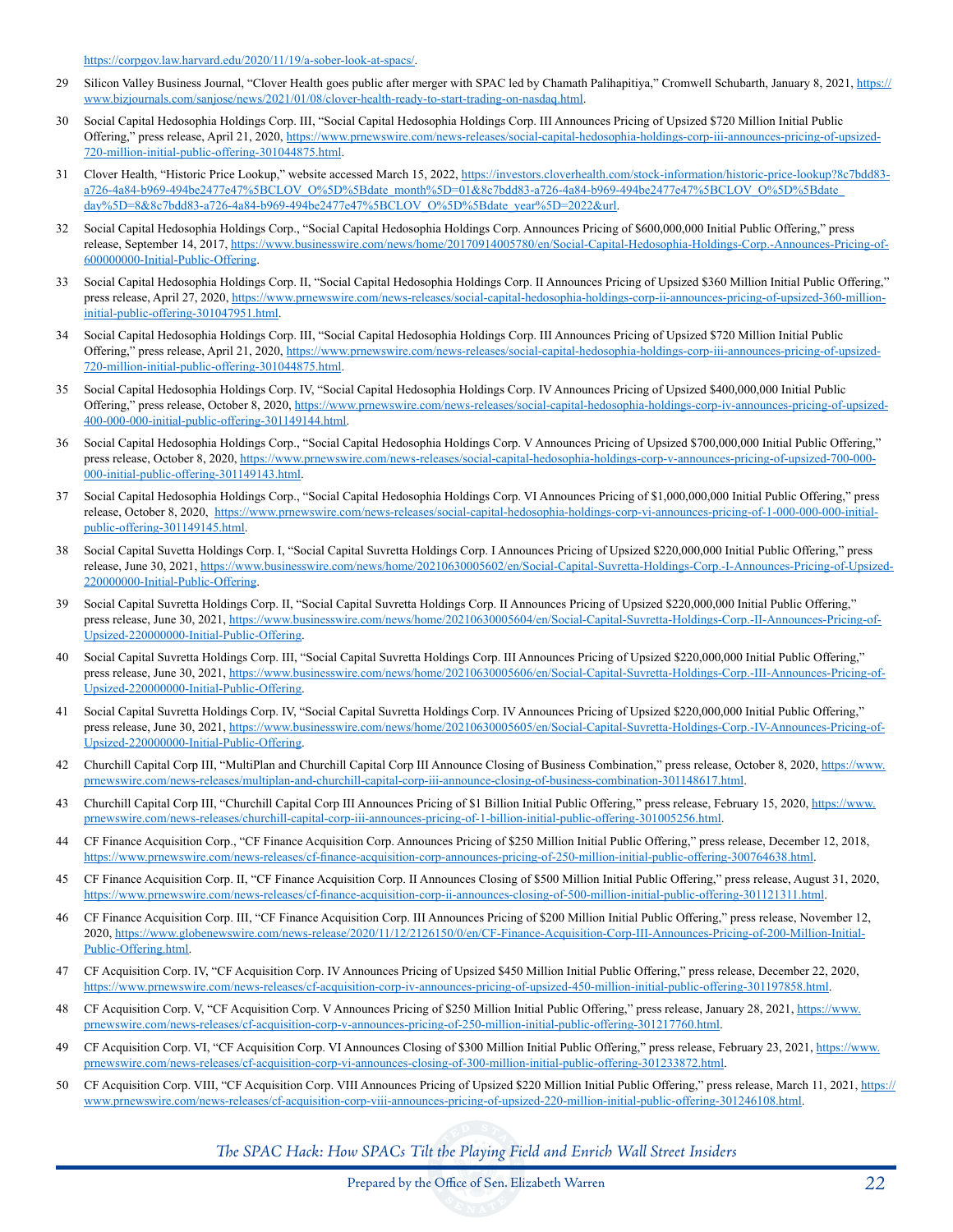- 51 Churchill Capital Corp., "Churchill Capital Corp Announces Pricing of \$600 Million Initial Public Offering," press release, September 6, 2018, https://www. prnewswire.com/news-releases/churchill-capital-corp-announces-pricing-of-600-million-initial-public-offering-300708658.html.
- 52 Churchill Capital Corp II, "Churchill Capital Corp II Announces Pricing of \$600 Million Initial Public Offering," press release, June 26, 2019, https://www. prnewswire.com/news-releases/churchill-capital-corp-ii-announces-pricing-of-600-million-initial-public-offering-300875814.html.
- 53 Churchill Capital Corp III, "Churchill Capital Corp III Announces Pricing of \$1 Billion Initial Public Offering," press release, February 15, 2020, https://www. prnewswire.com/news-releases/churchill-capital-corp-iii-announces-pricing-of-1-billion-initial-public-offering-301005256.html.
- 54 Churchill Capital Corp. IV, "Churchill Capital Corp IV Announces Pricing of \$1.80 Billion Initial Public Offering," press release, July 30, 2020, https://www. prnewswire.com/news-releases/churchill-capital-corp-iv-announces-pricing-of-1-80-billion-initial-public-offering-301102827.html.
- 55 New York Times, "Wall Street's New Favorite Deal Trend Has Issues," Andrew Ross Sorkin, February 10, 2021, https://www.nytimes.com/2021/02/10/business/ dealbook/spac-wall-street-deals.html.
- 56 Law 360, "Inside The Top De-SPACs That Didn't Survive 2021's 2nd Half," Benjamin Horney, January 5, 2022, https://www.law360.com/articles/1452294/ inside-the-top-de-spacs-that-didn-t-survive-2021-s-2nd-half.
- 57 Restaurant Dive, "Fertitta Entertainment may pay \$33M to kill merger with Fast Acquisition Corp," Julie Littman, December 13, 2021, https://www. restaurantdive.com/news/fertitta-entertainment-may-pay-33m-to-kill-merger-with-fast-acquisition-co/611397/.
- 58 Bloomberg, "Tilman Fertitta Seeks a \$250 Million Payday After Ditching SPAC Deal," Davide Scigliuzzo, January 6, 2022, https://www.bloomberg.com/news/ articles/2022-01-06/fertitta-seeks-a-250-million-payday-after-ditching-spac-deal.
- 59 Bloomberg, "SPAC Flop Is Test Case for Disgruntled Investor Lawsuits," Edvard Pettersson and Crystal Tse, February 16, 2021, https://www.bloomberg.com/ news/features/2021-06-23/spac-stocks-wall-street-billionaires-make-millions-while-investors-lose-money.
- 60 The Advocate, "Waitr once again faces Nasdaq delisting due to low stock price," Robert Stewart, February 21, 2022, https://www.theadvocate.com/acadiana/news/ business/article\_9b2f6244-9358-11ec-98dd-efde29516736.html.
- 61 Harvard Law School Forum on Corporate Governance, "A Sober Look at SPACs," Emily Ruan, Michael Klausner, Michael Ohlrogge, November 19, 2020, https://corpgov.law.harvard.edu/2020/11/19/a-sober-look-at-spacs/.
- 62 Bloomberg, "Wall Street Is Churning Out SPACs at Investors' Peril," Noah Buhayar, Tom Maloney, and Zijia Song, November 16, 2021, https://www.bloomberg. com/graphics/2021-what-is-a-spac-wall-street-investor-risk/.
- 63 MarketWatch, "These are the hidden dangers lurking inside SPACs that can hurt you," Michael Brush, February 25, 2021, https://www.marketwatch.com/story/ these-are-the-hidden-dangers-lurking-inside-spacs-that-can-hurt-you-11614267559.
- 64 Written testimony of Andrew Park to the U.S. House Financial Services Committee, May 24, 2021, p.1, https://ourfinancialsecurity.org/wp-content/ uploads/2021/05/Andrew-Park-HFSC-SPAC-Testimony-5.24.21.pdf.
- 65 Reuters, "High redemption rates see SPACs relying on alternative financing," Roger E. Barton, January 14, 2021, https://www.reuters.com/legal/transactional/ high-redemption-rates-see-spacs-relying-alternative-financing-2022-01-14/.
- 66 Id.
- 67 Id.
- 68 New York Times, "SPACs Went Up, Then Down, but They're Not Out," Kate Kelly, August 21, 2021, https://www.nytimes.com/2021/08/21/business/dealbook/ spac-market-future.html.
- 69 Reuters, "High redemption rates see SPACs relying on alternative financing," Roger E. Barton, January 14, 2022, https://www.reuters.com/legal/transactional/ high-redemption-rates-see-spacs-relying-alternative-financing-2022-01-14/.
- 70 The Street, "SPAC Mergers are Facing Uphill Battles," David Drapkin, February 9, 2022, https://www.thestreet.com/boardroomalpha/spac/spac-mergers-battlembac-pulled.
- 71 The New York Times, "A Tale of Redemptions," Andrew Ross Sorkin, Jason Karaian, Sarah Kessler, Stephen Gandel, Michael J. de la Merced, Lauren Hirsch and Ephrat Livni, December 3, 2021, https://www.nytimes.com/2021/12/03/business/dealbook/buzzfeed-grab-spac.html; Reuters, "High redemption rates see SPACs relying on alternative financing," Roger E. Barton, January 14, 2022, https://www.reuters.com/legal/transactional/high-redemption-rates-see-spacs-relyingalternative-financing-2022-01-14/#:~:text=SPACs%20can%20also%20set%20a,total%20outstanding%20Class%20A%20Stock.
- 72 Reuters, "High redemption rates see SPACs relying on alternative financing," Roger E. Barton, January 14, 2022, https://www.reuters.com/legal/transactional/ high-redemption-rates-see-spacs-relying-alternative-financing-2022-01-14/#:~:text=SPACs%20can%20also%20set%20a,total%20outstanding%20Class%20 A%20Stock.
- 73 Bloomberg, "SPACs with \$160 Billion Scrounge for Targets as Clock Ticks," Bailey Lipschultz, February 9, 2022, https://www.bloomberg.com/news/ articles/2022-02-09/spacs-with-160-billion-scrounge-for-targets-as-clock-ticks-down.
- 74 Reuters, "High redemption rates see SPACs relying on alternative financing," Roger E. Barton, January 14, 2022, https://www.reuters.com/legal/transactional/ high-redemption-rates-see-spacs-relying-alternative-financing-2022-01-14/.
- 75 Harvard Business Review, "SPACs: What You Need to Know," Max H. Bazerman and Paresh Patel, August 2021, https://hbr.org/2021/07/spacs-what-you-need-toknow.
- 76 Protocol, "Inside a SPAC: How it feels to go public with 2020's hottest financial tool," Shakeel Hashim, November 2, 2020, https://www.protocol.com/how-aspac-works.
- 77 *Id*.
- 78 CNBC, "How financing SPAC takeovers became Wall Street's new favorite trade," Leslie Picker and Ritika Shah, January 25, 2021, https://www.cnbc. com/2021/01/25/how-financing-spac-takeovers-became-wall-streets-new-favorite-trade.html.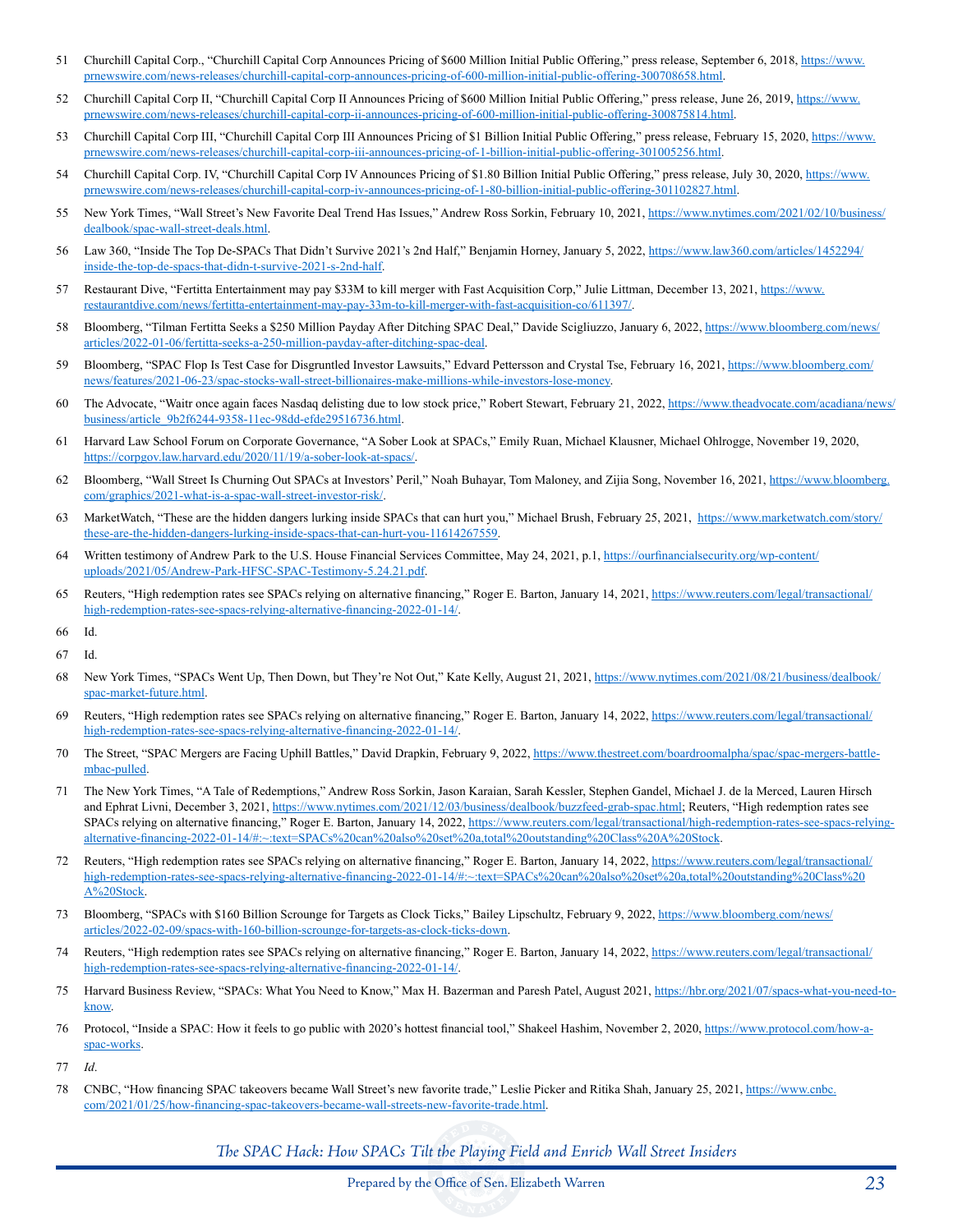- 79 Bloomberg, "The SPAC Man Method: Inside the Billionaire Rush for Riches," Heather Perlberg, June 23, 2021, https://www.bloomberg.com/news/ features/2021-06-23/spac-stocks-wall-street-billionaires-make-millions-while-investors-lose-money.
- 80 CNBC, "How financing SPAC takeovers became Wall Street's new favorite trade," Leslie Picker and Ritika Shah, January 25, 2021, https://www.cnbc. com/2021/01/25/how-financing-spac-takeovers-became-wall-streets-new-favorite-trade.html.
- 81 Trump Media & Technology Group, "Trump Media & Technology Group Corp. and Digital World Acquisition Corp. Announce \$1 Billion 'PIPE' Investment in Committed Capital to Fund Business," press release, December 4, 2021, https://www.globenewswire.com/news-release/2021/12/04/2346139/0/en/Trump-Media-Technology-Group-Corp-and-Digital-World-Acquisition-Corp-Announce-1-Billion-PIPE-Investment-in-Committed-Capital-to-Fund-Business.html.
- 82 Bloomberg, "The Trump SPAC Did a PIPE," Matt Levine, December 6, 2021, https://www.bloomberg.com/opinion/articles/2021-12-06/the-trump-spac-did-a-pipe.
- 83 Bloomberg, "the Trump SPAC PIPE Is Free Money," Matt Levine, December 13, 2021, https://www.bloomberg.com/opinion/articles/2021-12-13/the-trump-spacpipe-is-free-money.
- 84 Protocol, "Inside a SPAC: How it feels to go public with 2020's hottest financial tool," Shakeel Hashim, November 2, 2020, https://www.protocol.com/how-aspac-works.
- 85 CNBC, "How financing SPAC takeovers became Wall Street's new favorite trade," Leslie Picker and Ritika Shah, January 25, 2021, https://www.cnbc. com/2021/01/25/how-financing-spac-takeovers-became-wall-streets-new-favorite-trade.html.
- 86 Washington Post, "SPACs, the 'Poor Man's Private Equity,' Made Investors Poorer," Chris Bryant, February 28, 2022, https://www.washingtonpost.com/business/ spacs-the-poor-mans-private-equitymade-investors-poorer/2022/02/25/251410c4-9613-11ec-bb31-74fc06c0a3a5\_story.html.
- 87 Reuters, "EXCLUSIVE U.S. SEC focuses on bank fee conflicts as it steps-up SPAC inquiry sources," Anirban Sen and Chris Prentice, July 13, 2021, https:// www.reuters.com/business/exclusive-us-sec-focuses-bank-fee-conflicts-it-steps-up-spac-inquiry-sources-2021-07-13/.
- 88 Bloomberg, "Wall Street Is Churning Out SPACs at Investors' Peril," Noah Buhayar, Tom Maloney and Zijia Song, November 16, 2021, https://www.bloomberg. com/graphics/2021-what-is-a-spac-wall-street-investor-risk/.
- 89 MarketWatch, "These are the hidden dangers lurking inside SPACs that can hurt you," Michael Brush, February 25, 2021, https://www.marketwatch.com/story/ these-are-the-hidden-dangers-lurking-inside-spacs-that-can-hurt-you-11614267559.
- 90 Bloomberg, "Wall Street Will Keep Gorging on SPAC Fees Long After Boom Fades," Crystal Kim and Crystal Tse, May 12, 2021, https://www.bloomberg.com/ news/articles/2021-05-12/wall-street-will-keep-gorging-on-spac-fees-long-after-boom-fades.
- 91 Harvard Law School Forum on Corporate Governance, "A Sober Look at SPACs," Emily Ruan, Michael Klausner, Michael Ohlrogge, November 19, 2020, https://corpgov.law.harvard.edu/2020/11/19/a-sober-look-at-spacs/.
- 92 CNBC, "SEC chair Gensler seeks tougher SPAC disclosure, liability rules," Thomas Franck, December 9, 2021, https://www.cnbc.com/2021/12/09/sec-chairgensler-seeks-tougher-spac-disclosure-liability-rules.html.
- 93 View, Inc., "View, Inc. and CF Acqusition Corp. II Announce Closing of Business Combination," press release, March 8, 2021, https://www.globenewswire.com/ news-release/2021/03/08/2189036/0/en/View-Inc-and-CF-Acquisition-Corp-II-Announce-Closing-of-Business-Combination.html.
- 94 Reuters, "Smart-glass maker View to go public via \$1.6 billion SPAC merger," November 30, 2020, https://www.reuters.com/article/us-view-m-a-cf-financeacquisition/smart-glass-maker-view-to-go-public-via-1-6-billion-spac-merger-idUSKBN28A304.
- 95 Law360, "View Inc. Investors Seek Records On 'Disastrous' SPAC Deal," Jeff Montgomery, January 28, 2022, https://www.law360.com/articles/1459560/viewinc-investors-seek-records-on-disastrous-spac-deal.
- 96 MarketWatch, "View IPO debuts to lukewarm reception," Jon Swartz, March 9, 2021, https://www.marketwatch.com/story/view-ipo-debuts-to-lukewarmreception-11615325233.
- 97 Law360, "View Inc. Investors Seek Records On 'Disastrous' SPAC Deal," Jeff Montgomery, January 28, 2022, https://www.law360.com/california/ articles/1459560/view-inc-investors-seek-records-on-disastrous-spac-deal.
- 98 *Id*.

99 *Id*.

- 100 Reuters, "Lidar maker AEye valuation slips to \$1.5 bln on new SPAC merger terms," May 3, 2021, https://www.reuters.com/technology/lidar-maker-aeyevaluation-slips-15-bln-new-spac-merger-terms-2021-05-03/.
- 101 MarketWatch, "AEye Inc.," February 2, 2022, https://www.marketwatch.com/investing/stock/lidr.
- 102 Financial Times, "Can Spacs shake off their bad reputation?," Ortenca Aliaj, Sujeet Indap, and Miles Kruppa, August 13, 2020, https://www.ft.com/ content/6eb655a2-21f5-4313-b287-964a63dd88b3.
- 103 Reuters, "SPACs and speculation: the changing legal liability of forward-looking statements," Roger E. Barton and Michael C. Ward, July 7, 2021, https://www. reuters.com/legal/legalindustry/spacs-speculation-changing-legal-liability-forward-looking-statements-2021-07-07/.
- 104 Bloomberg, "Wall Street Is Churning Out SPACs at Investors' Peril," Noah Buhayar, Tom Maloney, and Zijia Song, November 16, 2021, https://www.bloomberg. com/graphics/2021-what-is-a-spac-wall-street-investor-risk/.
- 105 Wall Street Journal, "SPAC Startups Made Lofty Promises. They Aren't Working Out.," Heather Somerville and Eliot Brown, February 25, 2022, https://www.wsj. com/articles/spac-startups-made-lofty-promises-they-arent-working-out-11645785031.
- 106 National Law Review, "2021's Continued SPAC Boom Invites Heightened SEC Scrutiny of SPAC Transactions," Thomas R. Burton, III, John F. Sylvia, Sahir Surmeli and Patrick E. McDonough, March 26, 2021, https://www.natlawreview.com/article/2021-s-continued-spac-boom-invites-heightened-sec-scrutiny-spactransactions.
- 107 Wall Street Journal, "SPAC Startups Made Lofty Promises. They Aren't Working Out.," Heather Somerville and Eliot Brown, February 25, 2022, https://www.wsj. com/articles/spac-startups-made-lofty-promises-they-arent-working-out-11645785031.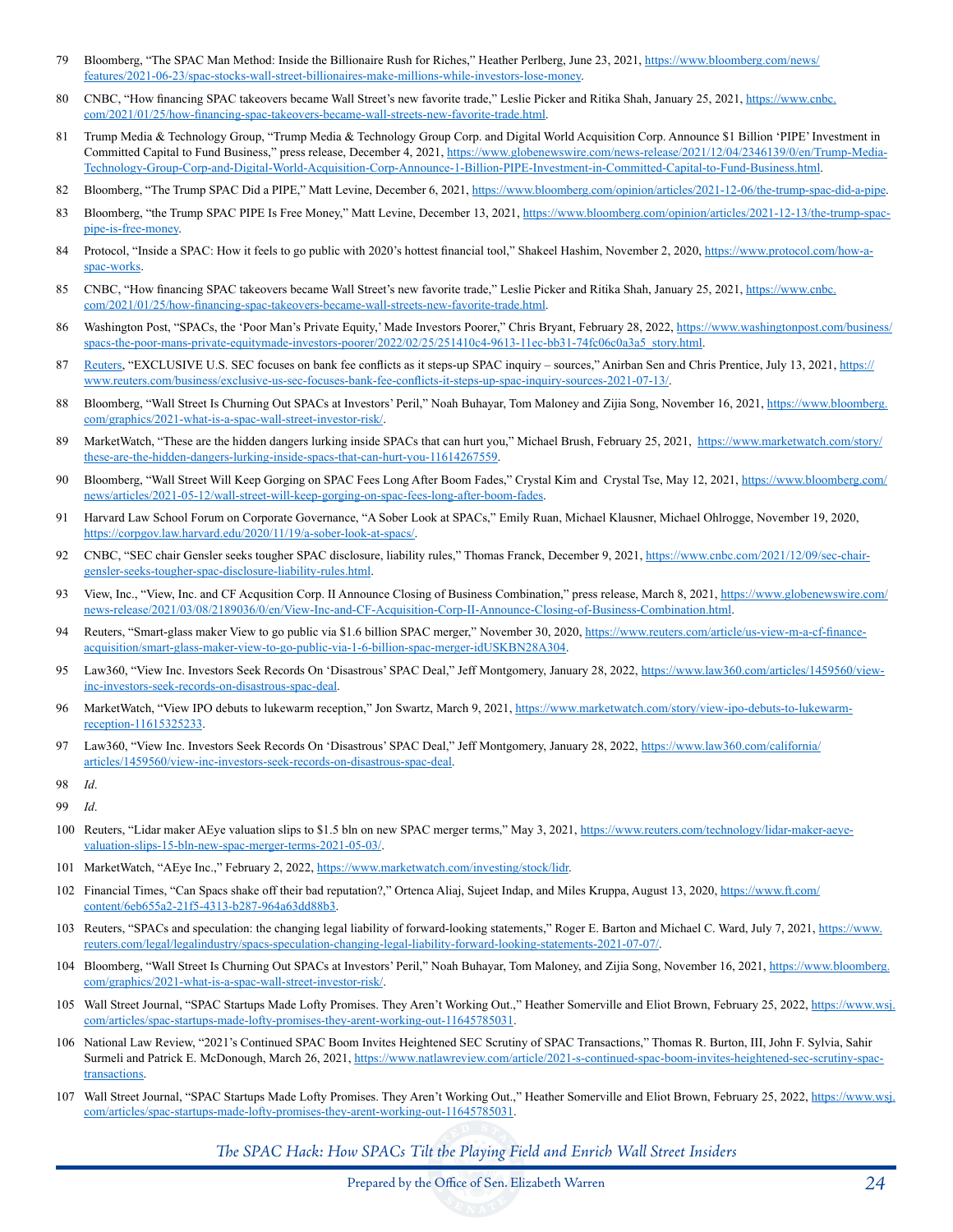108 *Id*.

- 109 Bloomberg, "SPAC Flop Is Test Case for Disgruntled Investor Lawsuits," Edvard Pettersson and Crystal Tse, February 16, 2021, https://www.bloomberg.com/ news/features/2021-06-23/spac-stocks-wall-street-billionaires-make-millions-while-investors-lose-money.
- 110 Landcadia Holdings Inc., "Landcadia Holdings, Inc. and Waitr, Incorporated Announce Merger Agreement," press release, May 16, 2018, https://www. businesswire.com/news/home/20180516006536/en/Landcadia-Holdings-Inc.-and-Waitr-Incorporated-Announce-Merger-Agreement.
- 111 Bloomberg, "SPAC Flop Is Test Case for Disgruntled Investor Lawsuits," Edvard Pettersson and Crystal Tse, February 16, 2021, https://www.bloomberg.com/ news/features/2021-06-23/spac-stocks-wall-street-billionaires-make-millions-while-investors-lose-money.
- 112 Fordham, "Waiting on Waitr: How a Louisiana Federal Court Decision May Shape the Oncoming Billion Dollar Wave of SPAC Securities Litigation," AJ Harris, April 2, 2021, http://www.fordhamiplj.org/2021/04/02/waiting-on-waitr-how-a-louisiana-federal-court-decision-may-shape-the-oncoming-billion-dollar-wave-ofspac-securities-litigation/.
- 113 Bloomberg, "SPAC Flop Is Test Case for Disgruntled Investor Lawsuits," Edvard Pettersson and Crystal Tse, February 16, 2021, https://www.bloomberg.com/ news/features/2021-06-23/spac-stocks-wall-street-billionaires-make-millions-while-investors-lose-money.
- 114 Forbes, "How Clever Deals Made Houston Rockets Owner Tilman Fertitta Billions Richer During The Pandemic," Christopher Helman, October 11, 2021, https://www.forbes.com/sites/christopherhelman/2021/10/11/how-clever-deals-made-houston-rockets-owner-tilman-fertitta-billions-richer-during-thepandemic/?sh=5d55d96b3f29.
- 115 Bloomberg, "SPACs Head for Metaverse After Results in Real World Flop," Bailey Lipschultz, February 4, 2022, https://www.bloomberg.com/news/ articles/2022-02-04/spacs-head-for-metaverse-after-results-from-the-real-world-flop.
- 116 Washington Post, "SPACs, the 'Poor Man's Private Equity,' Made Investors Poorer," Chris Bryant, February 28, 2022, https://www.washingtonpost.com/business/ spacs-the-poor-mans-private-equitymade-investors-poorer/2022/02/25/251410c4-9613-11ec-bb31-74fc06c0a3a5\_story.html.
- 117 *Id*.
- 118 New York Magazine, "The Big SPAC Crackdown," Michelle Celarier, September 2, 2021, https://nymag.com/intelligencer/2021/09/the-big-spac-crackdown.html.
- 119 Wolf Street, "The Collapse of the EV SPACs: Retail Investors Got Fleeced Swiftly and Spectacularly," Wolf Richter, February 12, 2022, https://wolfstreet. com/2022/02/12/the-collapse-of-the-ev-spacs-retail-investors-got-fleeced-swiftly-and-spectacularly/.
- 120 The Verge, "SPACs, Explained," Elizabeth Lopatto, October 7, 2020, https://www.theverge.com/21502700/spac-explained-meaning-special-purpose-acquisitioncompany.
- 121 Hindenburg Research, "Nikola: How to Parlay An Ocean of Lies Into a Partnership With the Largest Auto OEM in America," September 10, 2020, https:// hindenburgresearch.com/nikola/.
- 122 CNBC, "Nikola admits ousted chairman misled investors as legal costs mount," Michael Wayland, February 25, 2021, https://www.cnbc.com/2021/02/25/nikolais-paying-8point1-million-in-legal-fees-for-ousted-chairman-milton.html; Wolf Street, "The Collapse of the EV SPACs: Retail Investors Got Fleeced Swiftly and Spectacularly," Wolf Richter, February 12, 2022, https://wolfstreet.com/2022/02/12/the-collapse-of-the-ev-spacs-retail-investors-got-fleeced-swiftly-andspectacularly/.
- 123 CNBC, "SEC cracks down on SPAC claims as electric truck maker Nikola agrees to pay \$125 million to settle fraud charges," Thomas Franck and Michael Wayland, December 21, 2021, https://www.cnbc.com/2021/12/21/nikola-to-pay-125-million-to-settle-fraud-charges-as-sec-cracks-down-on-spac-claims.html; CNBC, "Grand jury indicts Trevor Milton, founder of electric carmaker Nikola, on three counts of fraud," Michael Wayland, July 29, 2021, https://www.cnbc. com/2021/07/29/us-prosecutors-charge-trevor-milton-founder-of-electric-carmaker-nikola-with-three-counts-of-fraud.html.
- 124 Chicago Tribune, "Lordstown Motors, an electric truck rival to Rivian and Tesla, gets GM investment and becomes publicly traded," Jamie L. Lareau, August 3, 2020, https://www.chicagotribune.com/business/ct-biz-lordstown-motors-ev-gm-20200803-ew27mn33orfe5pdbpot6faszcy-story.html.
- 125 *Id*.
- 126 Green Car Reports, "Lordstown Motors becomes publicly traded, before delivering its electric trucks," Stephen Edelstein, October 27, 2020, https://www. greencarreports.com/news/1130087\_lordstown-motors-becomes-publicly-traded-before-delivering-its-electric-trucks; CNBC, "Short-seller Hindenburg takes aim at Lordstown Motors," March 12, 2021, https://www.cnbc.com/2021/03/12/short-seller-hindenburg-takes-aim-at-lordstown-motors.html.
- 127 Hindenburg Research, "The Lordstown Motors Mirage: Fake Orders, Undisclosed Production Hurdles, And A Prototype Inferno," March 12, 2021, https:// hindenburgresearch.com/lordstown/.
- 128 *Id*.
- 129 CNBC, "Lordstown Motors confirms DOJ probe into SPAC deal and preorders," Michael Wayland, July 16, 2021, https://www.cnbc.com/2021/07/16/lordstownmotors-confirms-doj-probe-into-spac-deal-and-pre-orders.html.
- 130 United States Securities and Exchange Commission, "U.S. Securities and Exchange Commission, Lordstown Motors Corp., Form 10-K/A," p. 19, June 4, 2021, https://www.sec.gov/ix?doc=/Archives/edgar/data/0001759546/000155837021008107/ride-20201231x10ka.htm.
- 131 Finews.asia, "Credit Suisse Overseer Wins Big in Niche," Samuel Gerber, July 22, 2020, https://www.finews.asia/finance/32312-michael-klein-credit-suissespacs-multiplan-saudi-arabia; Bloomberg, "The SPAC Man Method: Inside the Billionaire Rush for Riches," Heather Perlberg, June 23, 2021, https://www. bloomberg.com/news/features/2021-06-23/spac-stocks-wall-street-billionaires-make-millions-while-investors-lose-money.
- 132 Bloomberg Law, "M. Klein Loses Bid to Exit MultiPlan SPAC Case With Novel Ruling," Mike Leonard, January 4, 2022, https://news.bloomberglaw.com/esg/mklein-loses-bid-to-exit-multiplan-spac-case-with-novel-ruling.
- 133 Landcadia Holdings II, Inc., "Landcadia Holdings II, Inc. Completes Acquisition of Golden Nugget Online Gaming," press release, December 29, 2020, https:// www.prnewswire.com/news-releases/landcadia-holdings-ii-inc-completes-acquisition-of-golden-nugget-online-gaming-301199064.html.
- 134 Bloomberg, "The SPAC Man Method: Inside the Billionaire Rush for Riches," Heather Perlberg, June 23, 2021, https://www.bloomberg.com/news/ features/2021-06-23/spac-stocks-wall-street-billionaires-make-millions-while-investors-lose-money.